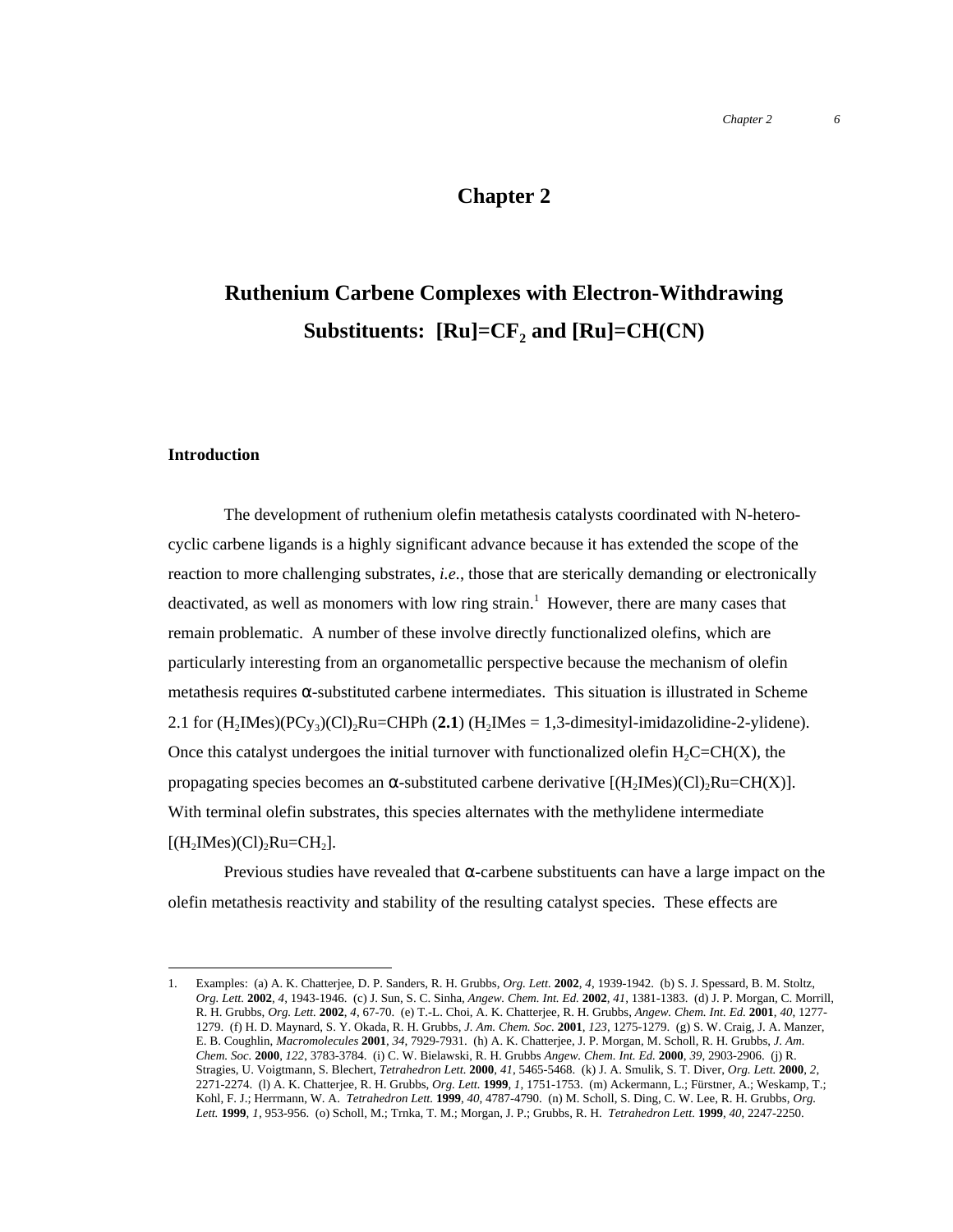*Chapter 2 7*





reflected in the overall catalytic activity of ruthenium alkylidene catalysts, which vary in the order [Ru]=CH(COOR) > [Ru]=CH(R) > [Ru]=CH(Ph) > [Ru]=CH<sub>2</sub> > [Ru]=CH(OR) (where R = alkyl), from the most active ester carbenes to the least active alkoxy-substituted derivatives.<sup>2</sup>

One set of  $\alpha$ -functionalized substrates that has received relatively little attention is the halogenated olefins.<sup>3</sup> These reactions would involve a monohalo [M]=CXR or dihalo [M]=CX<sub>2</sub> carbene complex instead of the usual alkylidene [M]=CHR. This possibility has been previously considered by Beauchamp and coworkers, who speculated about the possible metathesis of directly fluorinated olefins with nickel or manganese complexes.<sup>4</sup> In addition, the active species in the  $W(CO)_{6}/CCl_{4}/h\nu$  catalyst system has been proposed to be a tungsten dichlorocarbene complex  $[W] = CCl_2$ <sup>5</sup> However, there has been only one report of metathesis involving directly halogenated olefins, namely the cross metathesis of 1-chloro- and 1-bromoethylene with propylene using a heterogeneous catalyst,  $\text{Re}_2\text{O}_7/\text{Al}_2\text{O}_3/\text{Me}_4\text{Sn}$ .<sup>6</sup>

 <sup>2.</sup> Examples: (a) Louie, J.; Grubbs, R. H. *Organometallics*, **2002,** *21*, 2153-2164. (b) Sanford, M. S., Love, J. A., Grubbs, R. H. *J. Am. Chem. Soc.* **2001**, *123*, 6543-6554. (c) Ulman, M.; Belderrain, T. R.; Grubbs, R. H. *Tetrahedron Lett.* **2000**, *41*, 4689- 4693. (d) Dias, E. L.; Nguyen, S. T.; Grubbs, R. H. *J. Am. Chem. Soc.* **1997**, *119*, 3887-3897. (e) Schwab, P.; Grubbs, R. H.; Ziller, J. W. *J. Am. Chem. Soc.* **1996**, *118*, 100-110. (f) Wu, Z.; Nguyen, S. T. Grubbs, R. H.; Ziller, J. W. *J. Am. Chem. Soc.* **1995**, *117*, 5503-5511.

<sup>3.</sup> (a) K. J. Ivin, J. C. Mol, *Olefin Metathesis and Metathesis Polymerization*, Academic Press: San Diego, CA, 1997. (b) Mol, J. C. In *Olefin Metathesis and Polymerization Catalysts*, Imamoglu, Y., Ed.; Kluwer Academic: The Netherlands, 1990, pp 115-140.

<sup>4.</sup> (a) L. F. Halle, P. B. Armentrout, J. L. Beauchamp, *Organometallics* **1983**, *2*, 1829-1833. (b) A. E. Stevens, Ph.D. Dissertation; California Institute of Technology: Pasadena, CA, 1981, pp 73-120.

<sup>5.</sup> (a) D. Borowczak, T. Szymanska-Buzar, J. J. Ziólkowski, *J. Mol. Cat.* **1984**, *27*, 355-365. (b) F. Garnier, P. Krausz, H. Rudler, *J. Organomet. Chem.* **1980**, *186*, 77-83.

<sup>6.</sup> R. A. Fridman, A. N. Bashkirov, L. G. Liberov, S. M. Nosakova, R. M. Smirnova, S. B. Verbovetskaya, *Doklady Akad. nauk S.S.S.R.*, **1977**, *234*, 1354-1357.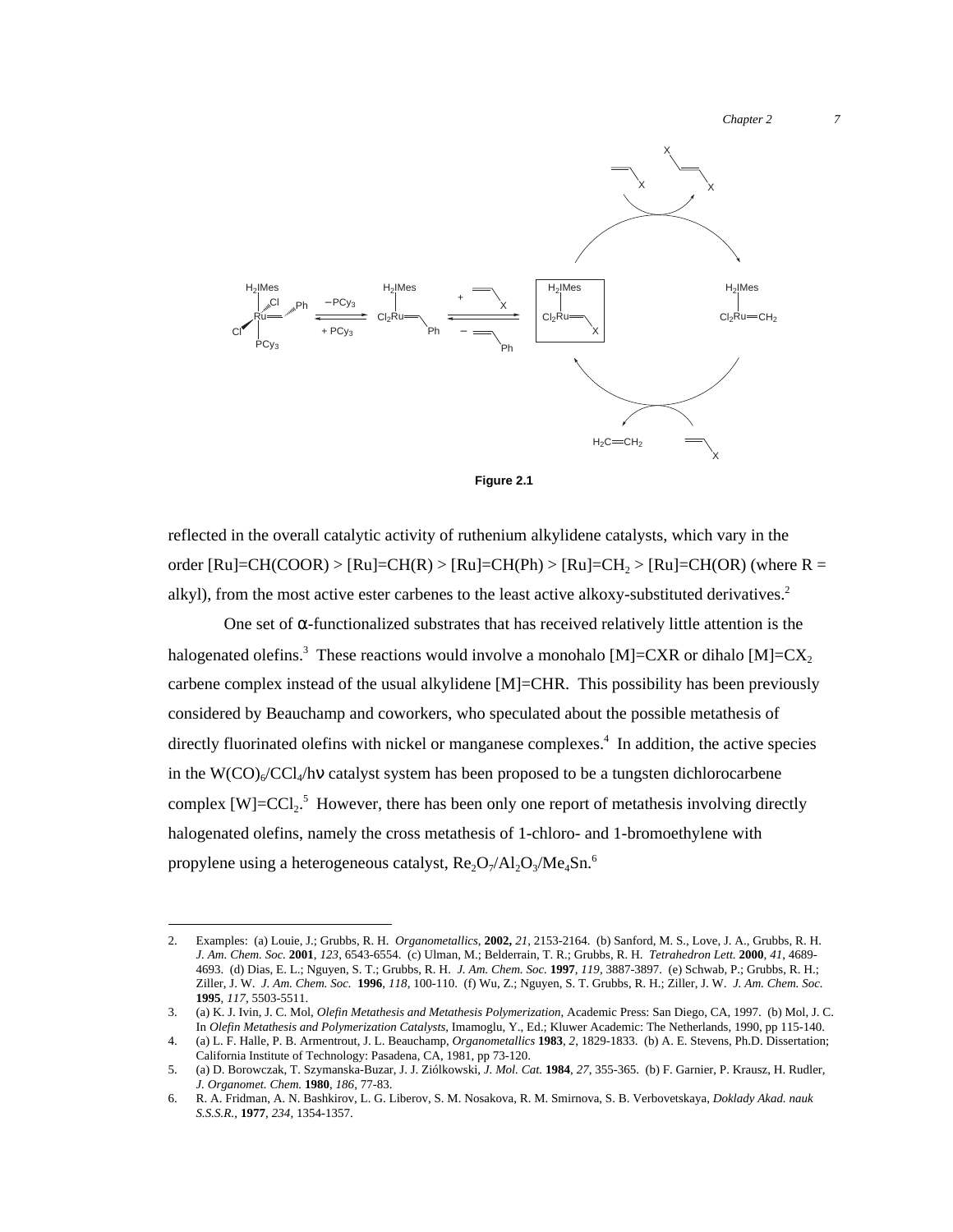Another challenging substrate is acrylonitrile, which has been used in cross metathesis only with Schrock's arylimido molybdenum alkylidene catalyst<sup>7</sup> and the ether-tethered ruthenium alkylidene derivative  $(H_2Mes)(Cl)_2Ru=CH(C_6H_4OPr^i).$ <sup>8</sup> All attempts with the bis(phosphine) complex  $(PCy_3)_{2}(Cl)_{2}Ru=CHPh$  and 2.1 have inexplicably failed.<sup>1h,7c,8a,9</sup> These reactions would involve a cyano-carbene intermediate [M]=CH(CN).

The purpose of this study was to investigate the metathesis of directly functionalized olefins with catalyst  $2.1$ , in order to determine the effects of  $\alpha$ -carbene substitution on catalyst activity and other properties. Two specific olefins were examined in detail, 1,1-difluoroethylene and acrylonitrile, based on a preliminary screen for olefins that react cleanly with **2.1** to provide new carbene species.

### **Results and Discussion**

**Olefin metathesis with 1,1-difluoroethylene.**10 Under an atmosphere of 1,1-difluoroethylene, **2.1** reacts to form the corresponding methylidene and difluorocarbene complexes,  $(H_2Mes)(PCy_3)(Cl)_2Ru=CH_2 (2.2)^{11}$  and  $(H_2Mes)(PCy_3)(Cl)_2Ru=CF_2 (2.3)$  (Scheme 2.1).<sup>12</sup> When the reaction is performed at room temperature, the product mixture contains approximately 40% **2.2** and 60% **2.3**, as well as styrene and β,β-difluorostyrene. However, the proportion of **2.3**



**Scheme 2.1**

 <sup>7.</sup> (a) W. E. Crowe, D. R. Goldberg, *J. Am. Chem. Soc.* **<sup>1995</sup>**, *117*, 5162-5163. (b) W. E. Crowe, D. R. Goldberg, Z. J. Zhang, *Tetrahedron Lett.* **1996**, *37*, 2117-2120. (c) O. Brümmer, A. Rückert, S. Blechert, *Chem. Eur. J.* **1997**, *3*, 441-446.

<sup>8.</sup> (a) S. Gessler, S. Randl, S. Blechert, *Tetrahedron Lett.* **2000**, *41*, 9973-9976. (b) S. Randl, S. Gessler, H. Wakamatsu, S. Blechert, *Synlett* **2001**, 430-432. (c) J. Cossy, S. BouzBouz, A. H. Hoveyda, *J. Organomet. Chem.* **2001**, *634*, 215-221.

<sup>9.</sup> D. L. Wright, L. C. Usher, M. Estrella-Jimenez, *Org. Lett.* **2001**, *3*, 4275-4277.

<sup>10.</sup> Some of these results have been published. T. M. Trnka, M. W. Day, R. H. Grubbs, *Angew. Chem. Int. Ed.* **2001**, *40*, 3441- 3444.

<sup>11.</sup> The methylidene complex **2.2** has been synthesized by the reaction of **2.1** with ethylene. See reference 2b.

<sup>12.</sup> In a similar fashion,  $(PCy_3)_2(Cl)_2Ru=CHPh$  reacts with 1,1-difluoroethylene to afford  $(PCy_3)_2(Cl)_2Ru=CF_2$ . Unfortunately, this reaction is very slow (~2 weeks at 80°C).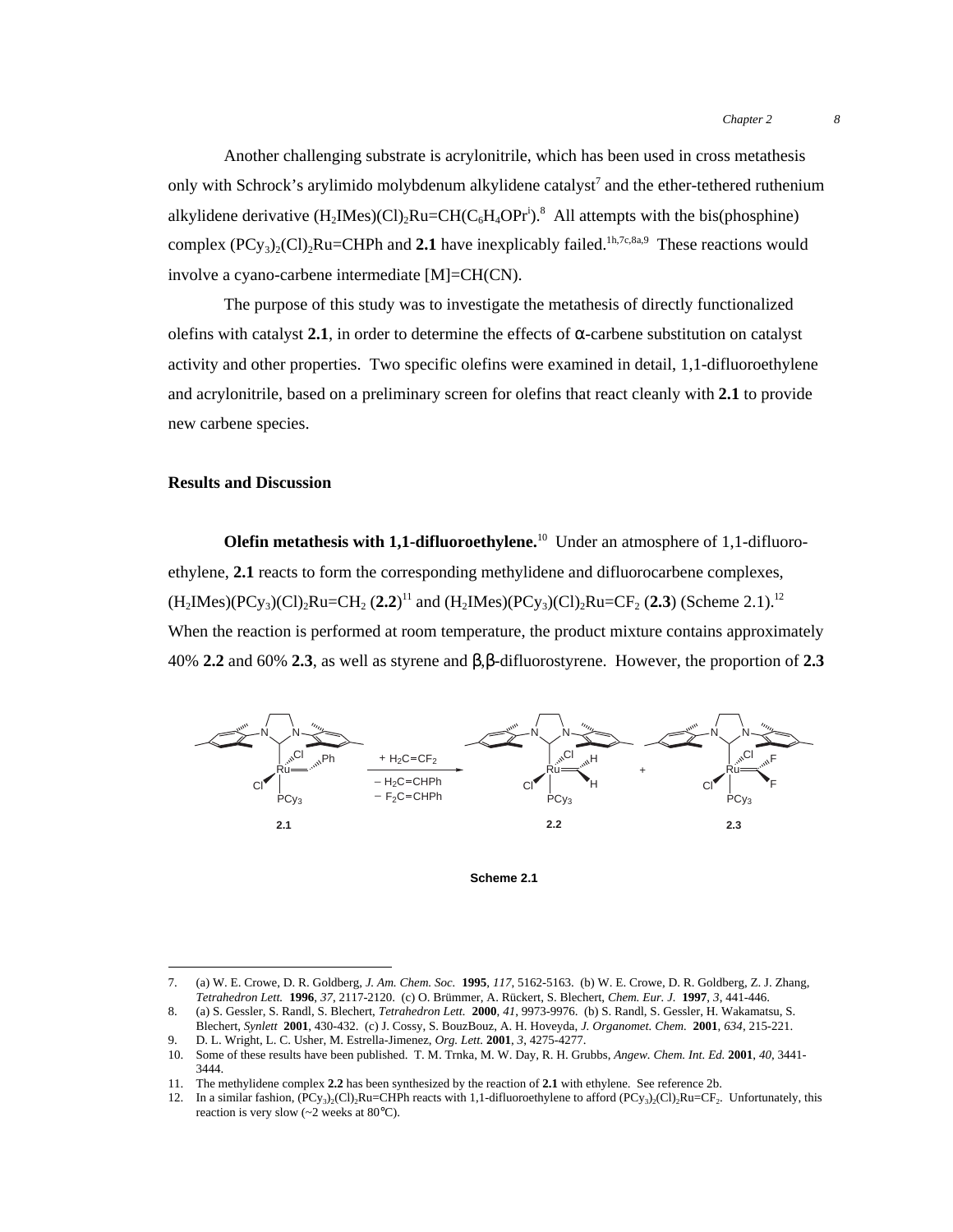increases to greater than 98% when the reaction is carried out at  $60^{\circ}$ C instead, and these conditions can be used to synthesize this complex in 86% isolated yield.

These differences with reaction temperature suggest that pathway A is preferred over pathway B (Figure 2.2) at elevated temperatures. It is perhaps not surprising that the initial metathesis of 1,1-difluoroethylene is facile, considering that the C=C double bond in this molecule is weaker than that in ethylene  $(130 \text{ vs. } 172 \text{ kcal mol}^{-1})$ . However, the organic products of a second turnover of olefin metathesis—ethylene and tetrafluoroethylene—are not present in the product mixture, which indicates that the reaction of **2.1** with 1,1-difluoroethylene is stoichiometric.



**Figure 2.2**

Furthermore, the  $[2+2]$  cycloadditions in Figure 2.2 are theoretically reversible transformations, but in fact, the back reactions have not been observed. For example, **2.3** does not react with ethylene to form the methylidene (**2.2)** and 1,1-difluoroethylene (Scheme 2.2), and **2.2** decomposes when heated in the presence of 1,1-difluoroethylene. However, **2.3** reacts with an excess of ethyl vinyl ether at 60°C to provide the thermodynamically more stable alkoxy-carbene derivative  $(H_2Mes)(PCy_3)(Cl)_2Ru=CH(OEt)$  (Scheme 2.2).



**Scheme 2.2**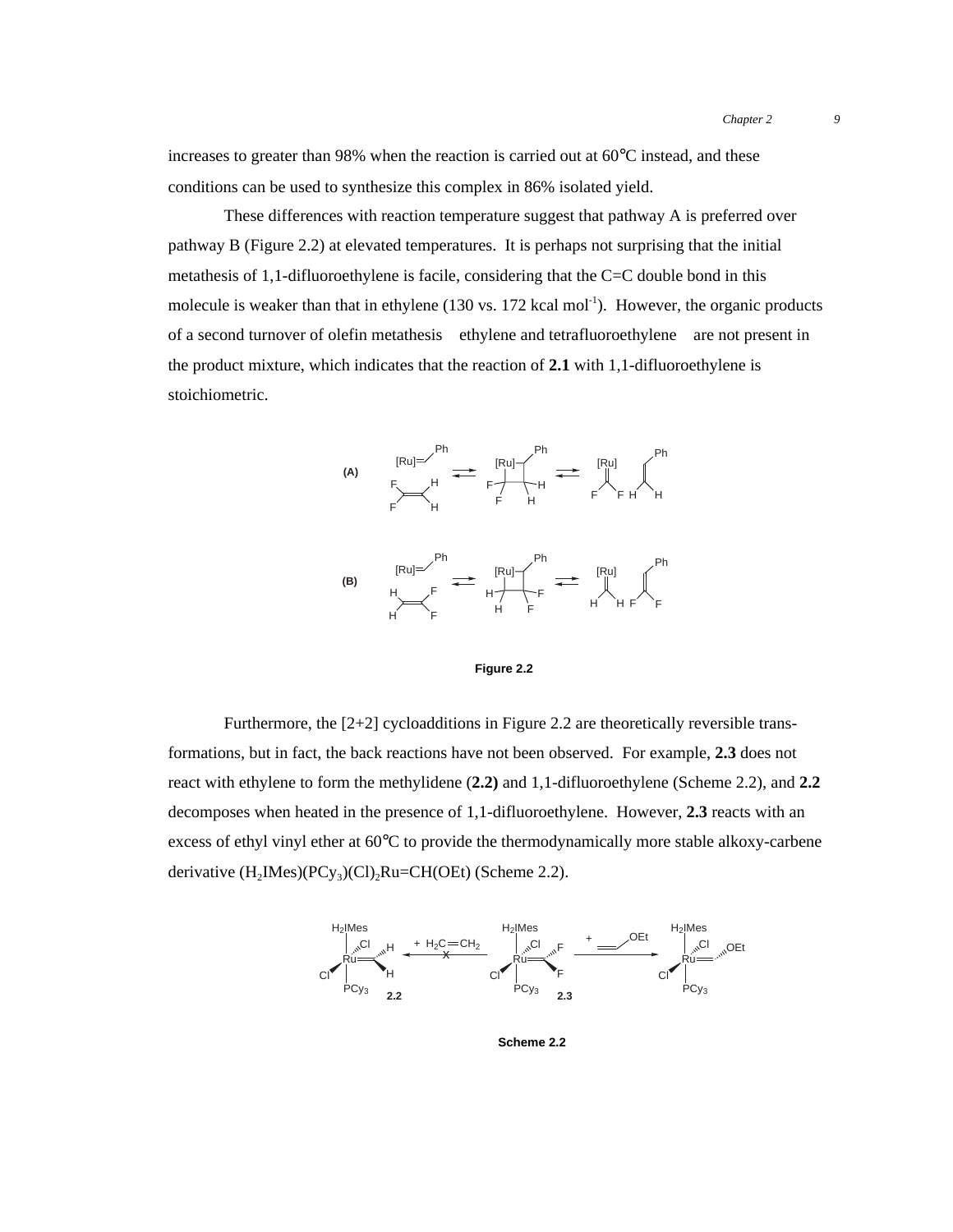The reaction in Scheme 2.1 is the first example of olefin metathesis involving a directly fluorinated olefin, and it provides access to a 16-electron ruthenium difluorocarbene complex, which has not been previously accessible.<sup>13</sup> Complex 2.3 is unambiguously identified as the difluorocarbene by NMR spectroscopy. It is characterized by a  ${}^{31}P[{^1}H]$  NMR resonance at  $\delta$  32.1 and a <sup>19</sup>F NMR resonance at  $\delta$  133.7, both doublets with *J* = 4.5 Hz from <sup>31</sup>P<sup>-19</sup>F coupling. This low field 19F chemical shift is also diagnostic for metal−fluorocarbenes, which resonate between 80 and 200 ppm.<sup>13,14</sup> The <sup>13</sup>C{<sup>1</sup>H} resonance for the carbene carbon appears as a triplet of doublets at  $\delta$  218.1 ( $^2J_{CP}$  = 12 Hz,  $^1J_{CF}$  = 430 Hz) (Figure 2.3). This resonance is shifted significantly upfield compared to alkyl-substituted ruthenium carbenes; for example, the benzylidene carbon of **2.1** and the methylidene carbon of **2.2** appear at δ 295.1 and 294.8, respectively.<sup>11</sup> The N-heterocyclic carbene carbon appears in the same region at  $\delta 217.2$  ( $\delta J_{CP}$ ) 87 Hz) (Figure 2.3).



The molecular structures of **2.2** and **2.3** were determined by x-ray diffraction (Figures 2.4 and 2.5). Notably, 2.2 is the first structurally characterized ruthenium methylidene complex.<sup>15</sup> In

 <sup>13.</sup> For an excellent review of halocarbene complexes, see: P. J. Brothers, W. R. Roper, *Chem. Rev.* **1988**, *88*, 1293-1326.

<sup>14.</sup> D. Huang, P. R. Koren, K. Folting, E. R. Davidson, K. G. Caulton, *J. Am. Chem. Soc.* **2000**, *122*, 8916-8931.

<sup>15.</sup> A small number of Ta, W, Os, Ir, and Re methylidene complexes have been structurally characterized. See references 16b, 21, and (a) Takusagawa, F.; Koetzle, T. F.; Sharp, P. R.; Schrock, R. R. *Acta Cryst.* **1988**, *C44*, 439-443. (b) Bohle, D. S.; Clark, G. R.; Rickard, C. E. F.; Roper, W. R.; Wright, L. J. *J. Organomet. Chem.* **1988**, *358*, 411-447. (c) Fryzuk, M. D.; MacNeil, P. A.; Rettig, S. J. *J. Am. Chem. Soc.* **1985**, *107*, 6708-6710. (d) Schultz, A. J.; Williams, J. M.; Schrock, R. R.; Holmes, S. J. *Acta Cryst.* **1984**, *C40*, 590-592. (e) Patton, A. T.; Strouse, C. E.; Knobler, C. B.; Gladysz, J. A. *J. Am. Chem. Soc.* **1983**, *105*, 5804- 5811.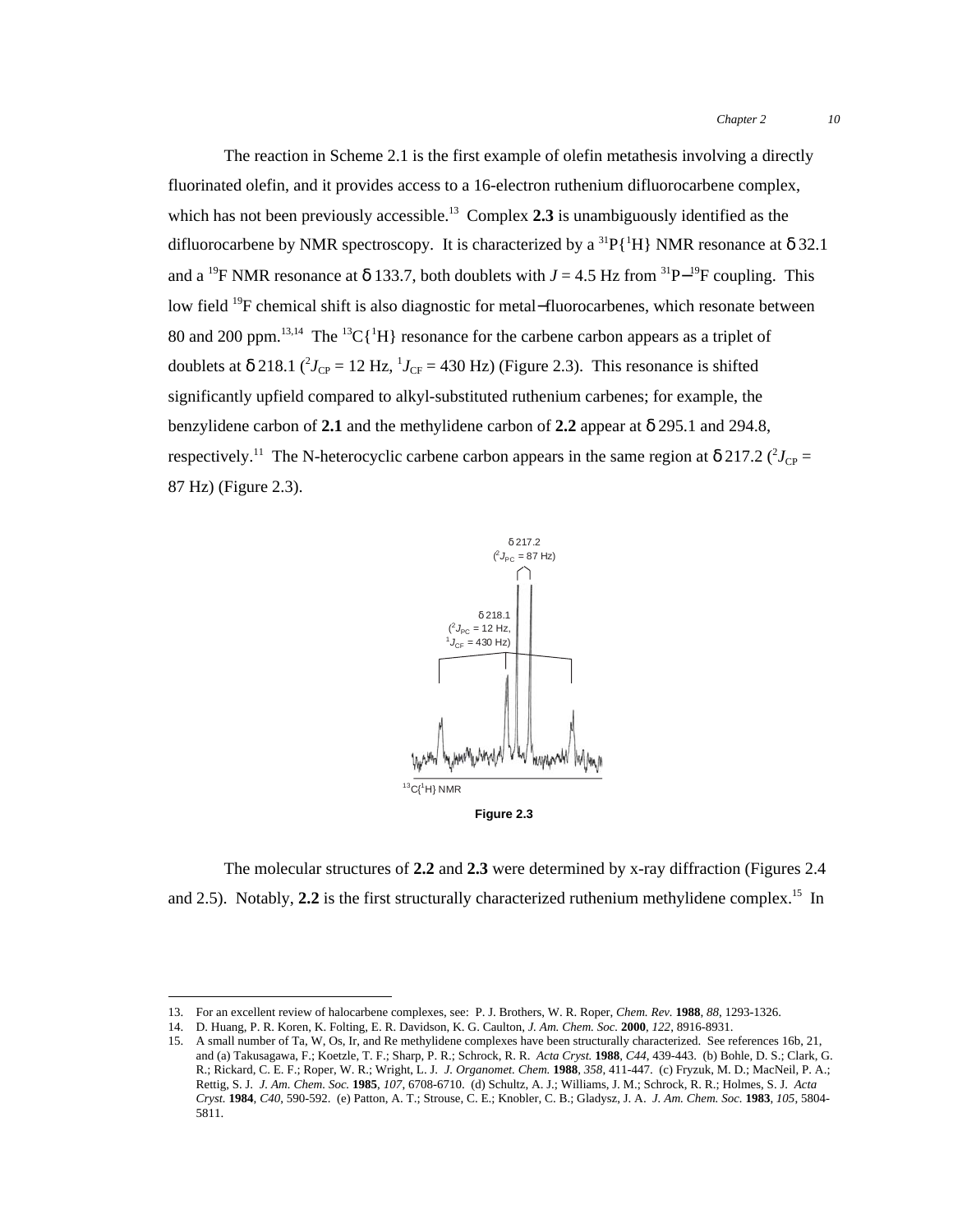both cases, the carbene is oriented in the [Cl−Ru−Cl] plane.16 The *d*(Ru=C) of 1.800(2) Å in **2.2** is shorter than typical for ruthenium benzylidenes [Ru]=CHPh but similar to values observed for phenyl-substituted vinylidenes [Ru]=C=CHPh.17 Complex **2.3** (Figure 2.5), which is isostructural with **2.2**, exhibits an even shorter  $\text{[Ru=Cl]}$  bond length of 1.775(3)  $\text{\AA}$ . This value also is short compared to the  $d(Ru=C)$  of 1.83(1) Å for (PPh<sub>3</sub>)<sub>2</sub>(CO)<sub>2</sub>Ru=CF<sub>2</sub>, a trigonal bipyramidal, 18electron complex reported by Roper and coworkers.<sup>16a,18</sup> This difference between  $(PPh<sub>3</sub>)(CO)$ <sub>2</sub>Ru=CF<sub>2</sub> and **2.3** may be rationalized by enhanced ruthenium→carbene  $\pi$ -backbonding from the more electron-rich metal center of **2.3**.



**Figure 2.4:** Structure of (H<sub>2</sub>IMes)(PCy<sub>3</sub>)(CI)<sub>2</sub>Ru=CH<sub>2</sub> (2.2) (CCDC #162849). Displacement ellipsoids are drawn at 50% probability; H(1A) and H(1B) are drawn at arbitrary scale. Selected bond distances [Å] and angles [deg]: Ru−C(1) 1.800(2), Ru−C(2) 2.065(2), Ru−Cl(1) 2.379(1), Ru−Cl(2) 2.393(1), Ru−P 2.427(1), C(1)−H(1A) 0.93(2), C(1)−H(1B) 0.92(2), C(1)−Ru-C(2) 97.29(7), C(1)−Ru−Cl(1) 89.77(7), C(2)−Ru−Cl(1) 90.01(5), C(1)−Ru−Cl(2) 92.90(7), C(2)−Ru−Cl(2) 90.91(5), Cl(1)−Ru−Cl(2) 177.05(2), C(1)−Ru−P 96.90(6), C(2)−Ru−P 165.81(5), Cl(1)−Ru−P 90.28(2), Cl(2)−Ru−P 88.14(2), Ru−C(1)−H(1A) 123(1), Ru−C(1)−H(1B) 128(1), H(1A)−C(1)−H(1B) 108(2).

<sup>16.</sup> In contrast, the carbenes in  $(PPh<sub>3</sub>)<sub>2</sub>(CO)<sub>2</sub>Ru=CF<sub>2</sub>$  and  $(PPh<sub>3</sub>)<sub>2</sub>(NO)(Cl)Os=CH<sub>2</sub>$  are oriented in the [P–Ru–P] plane. (a) G. R. Clark, S. V. Hoskins, T. C. Jones, W. R. Roper, *J. Chem. Soc. Chem. Commun.* **1983**, 719-721. (b) A. F. Hill, W. R. Roper, J. M. Waters, A. H. Wright, *J. Am. Chem. Soc.* **1983**, 5939-5940.

<sup>17.</sup> The average  $d(Ru=C)$  for the 7 ruthenium benzylidene complexes [Ru]=CHPh in the Cambridge Structural Database is 1.85 Å. The average  $d(Ru=C)$  for the 20 phenyl-substituted ruthenium vinylidene complexes [Ru]=C=CHPh is 1.80 Å. CSD Version 5.20. *3D Search and Research Using the Cambridge Structural Database*, F. H. Allen, O. Kennard, *Chemical Design and Automation News* **1993**, *8*, 1 and 31-37.

<sup>18.</sup> Another structurally characterized ruthenium difluorocarbene complex is  $(PPr<sup>i</sup>_{3})_2(CO)(F)(H)Ru=CF_2$ , which contains an even longer *d*(Ru=C) of 1.952(3) Å. In this case, however, the hydride ligand is located trans to the difluorocarbene. See reference 14.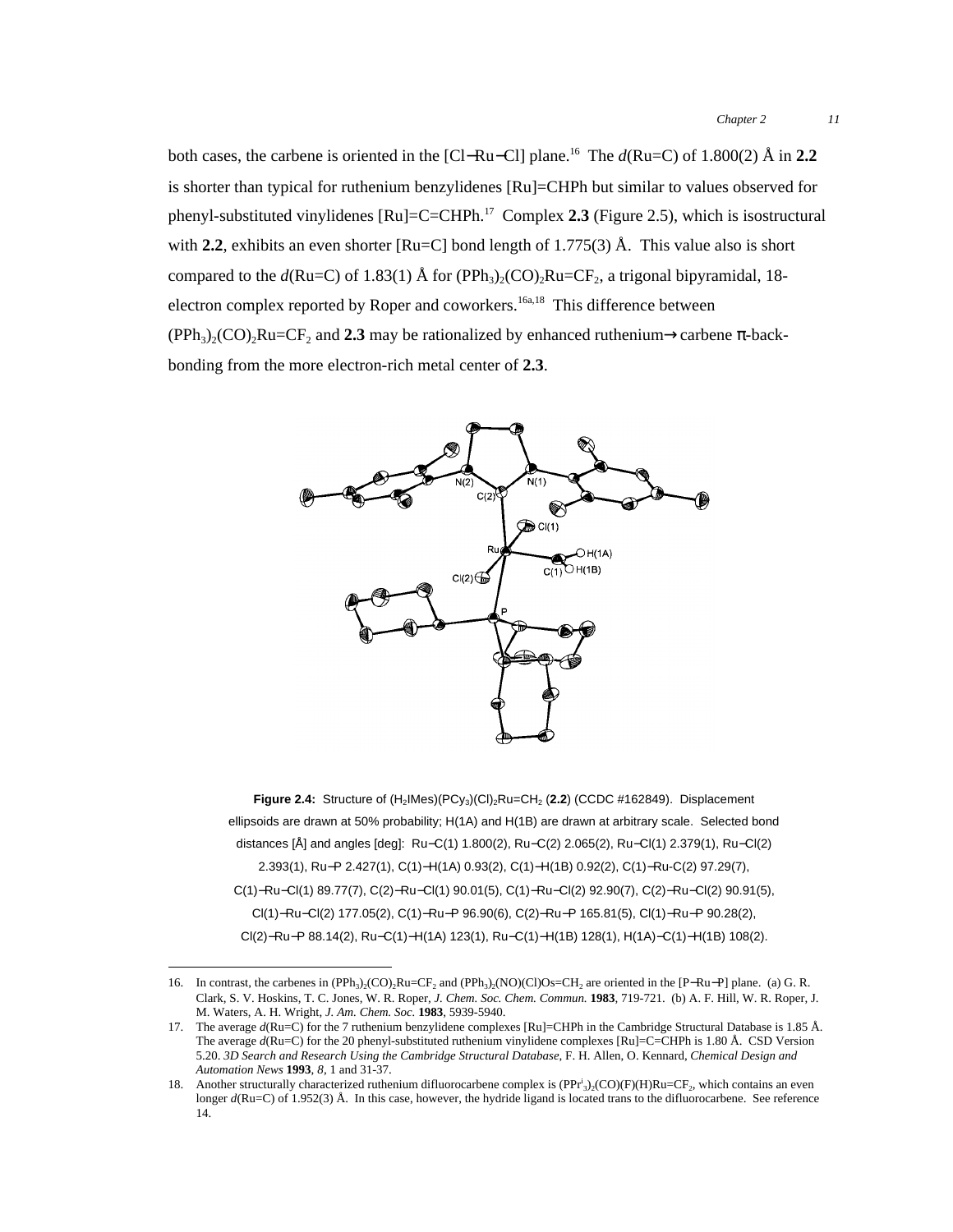

Figure 2.5: Structure of (H<sub>2</sub>IMes)(PCy<sub>3</sub>)(CI)<sub>2</sub>Ru=CF<sub>2</sub> (2.3) (CCDC #162850). Displacement ellipsoids are drawn at 50% probability. Selected bond distances [Å] and angles [deg]: Ru−C(1) 1.775(3), Ru−C(2) 2.076(2), Ru−Cl(1) 2.365(1), Ru−Cl(2) 2.385(1), Ru−P 2.433(1), F(1)−C(1) 1.335(3), F(2)−C(1) 1.305(3), C(1)−Ru−C(2) 96.9(1), C(1)−Ru−Cl(1) 94.37(9), C(2)−Ru−Cl(1) 88.65(6), C(1)−Ru−Cl(2) 94.66(9), C(2)−Ru−Cl(2) 91.39(6), Cl(1)−Ru−Cl(2) 170.90(3), C(1)−Ru−P 95.38(8), C(2)−Ru−P 167.69(6), Cl(1)−Ru−P 89.57(2), Cl(2)−Ru−P 88.45(2), F(2)−C(1)−F(1) 103.4(2), F(2)−C(1)−Ru 130.0(2), F(1)−C(1)−Ru 126.6(2).

A comparison of selected bond lengths along the series **2.1**-**2.3** and with  $(PC_{y_3})_2(C)$ <sub>2</sub>Ru=CHPh is provided in Table 2.1. There is little change in any of the rutheniumligand bond lengths when going from the bis(phosphine) benzylidene to the mixed phosphine−Nheterocyclic carbene analog (**2.1**). However, there are substantial changes when the carbene substituents are altered. The fact that  $d(Ru=C)$  in 2.3 is shorter than in 2.1 or 2.2 may be explained by the stronger acceptor properties of the difluorocarbene.<sup>19</sup> In addition, the fact that *d*(Ru=C) in **2.2** is shorter than in **2.3** may be explained, at least in part, by the smaller size of the methylidene compared to the benzylidene.

 <sup>19.</sup> Vyboishchikov, S. F.; Frenking, G. *Chem. Eur. J.* **1998**, *4*, 1428-1438.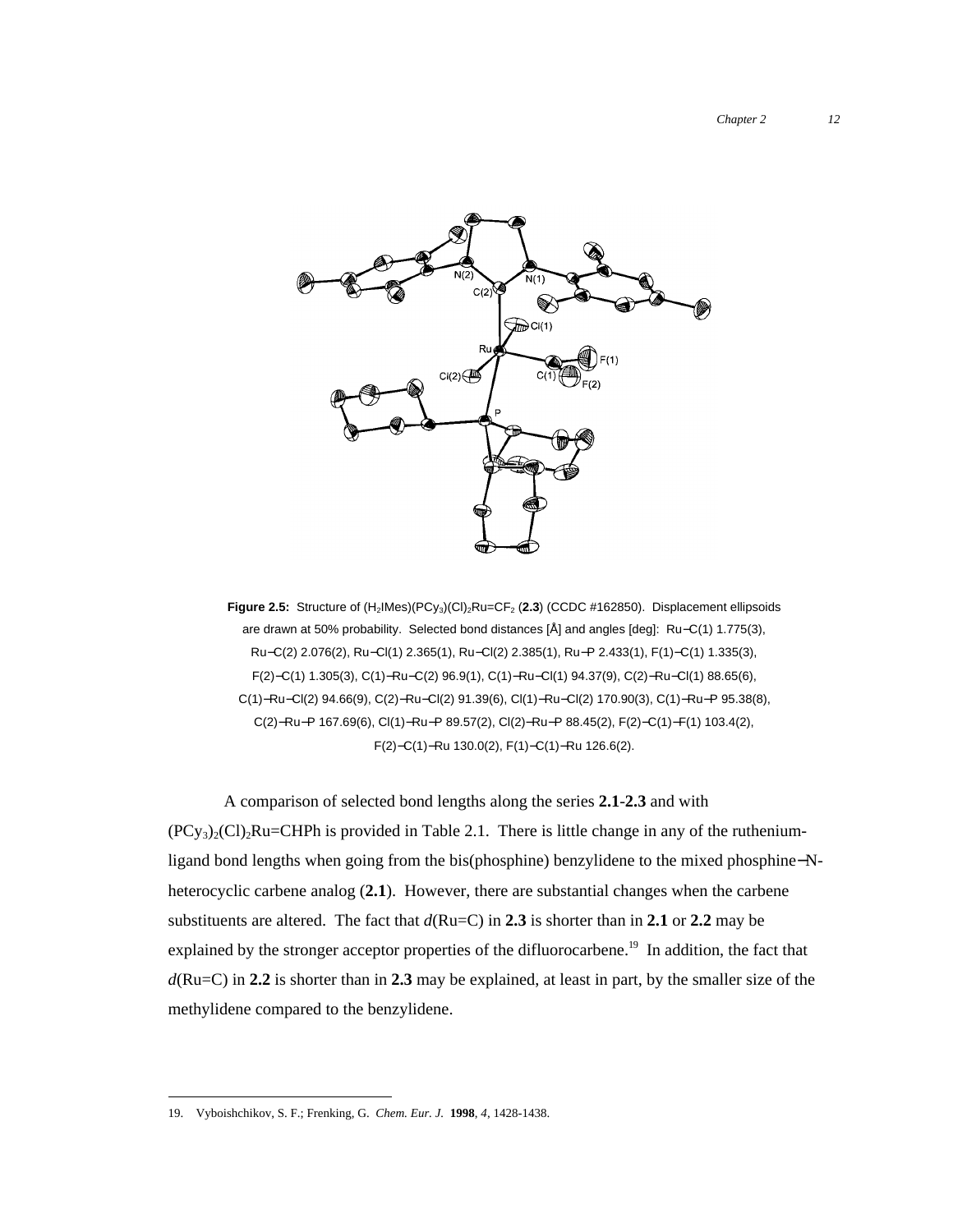| <b>Complex</b>                                        | $q$ (Ru=C) | $d$ Ru-CI) <sub>avo</sub> | d(Ru-P)                | $d$ Ru-CN <sub>2</sub> ) |
|-------------------------------------------------------|------------|---------------------------|------------------------|--------------------------|
| $(PCy_3)_2$ (CI) <sub>2</sub> Ru=CHPh                 | 1.838(2)   | 2.390(1)                  | $2.416(1)_{\text{av}}$ | __                       |
| $(H_2$ IMes $)(PCy_3)(Cl)_2$ Ru=CHPh $(2.1)^{20}$     | 1.835(2)   | 2.395(1)                  | 2.425(1)               | 2.085(2)                 |
| $(H_2$ IMes $)(PCy_3)(Cl)_2$ Ru=CH <sub>2</sub> (2.2) | 1.800(2)   | 2.386(1)                  | 2.427(1)               | 2.065(2)                 |
| $(H2$ IMes $)(PCy3)(Cl)2Ru=CF2(2.3)$                  | 1.775(3)   | 2.375(1)                  | 2.433(1)               | 2.076(2)                 |

**Table 2.1:** Comparison of selected bond distances  $(\hat{A})$  in a series of  $(L)(PC_{3})(Cl)$ <sub>2</sub>Ru=CR<sub>2</sub> complexes.

The other structurally characterized, matched pair of methylidene and dihalocarbene complexes consists of  $(PPh_3)_2(NO)(Cl)Os=CH_2$  and  $(PPh_3)_2(NO)(Cl)Os=CF_2$ .<sup>21</sup> In contrast to 2.2 and **2.3**, the [Os=C] bond length *increases* in going from the osmium methylidene [1.92(1) Å] to the osmium difluorocarbene [1.976(6) Å]. Carter and Goddard have rationalized this trend with a bonding model that predicts longer metal−carbon bonds for covalent (Schrock-type carbene) compared to donor/acceptor (Fischer-type carbene) bonding.<sup>22,23</sup> Complexes 2.2 and 2.3 clearly differ from these osmium examples in that they contain more electron-donating tricyclohexyl phosphine and N-heterocyclic carbene ligands, and because they are electronically unsaturated.

Complexes 2.1-2.3 also differ in their rates of NHC ligand rotation, measured by <sup>1</sup>H NMR magnetization transfer experiments.<sup>20</sup> As shown in Table 2.2, the barrier to NHC rotation decreases as the carbene is varied from benzylidene to methylidene to difluorocarbene. The higher barrier in **2.1** is probably due to the larger size of the phenyl substituent, but the difference



**Table 2.2:** Activation parameters for NHC rotation and rates of methyl group exchange  $(k_1)$ .

| <b>Complex</b>                                                               | $\Delta G$ (kcal mol <sup>-1</sup> ) | $\Delta H$ (kcal mol <sup>-1</sup> ) | $\Delta S^{\ddagger}$ (eu) | $k = (358 \text{ K}) (s^{-1})$ |
|------------------------------------------------------------------------------|--------------------------------------|--------------------------------------|----------------------------|--------------------------------|
| $(H_2$ IMes)(PCy <sub>3</sub> )(CI) <sub>2</sub> Ru=CHPh (2.1) <sup>20</sup> | $21.8 \pm 0.3$                       | $23.0 \pm 1$                         | $6.0 \pm 4$                | $0.58 \pm 0.03$                |
| $(H2$ IMes $)(PC_{V3})(Cl)2Ru=CH2(2.2)$                                      | $20.1 \pm 0.3$                       | $19.8 \pm 1$                         | $-0.9 + 4$                 | $4.2 + 0.4$                    |
| $(H2$ IMes $)(PCy3)(Cl)2Ru=CF2(2.3)$                                         | $19.6 \pm 0.4$                       | $18.5 \pm 1$                         | $3.7 + 4$                  | $50.4 + 2$                     |

 <sup>20.</sup> Sanford, M. S. Ph.D. Dissertation; California Institute of Technology: Pasadena, CA, 2001.

<sup>21.</sup> See reference 16b and M. A. Gallop, W. R. Roper, *Adv. Organomet. Chem.* **1986**, *25*, 121.

<sup>22.</sup> However, Benson and Cundari have calculated  $\text{[Ru=C]}$  bond lengths of 1.886 and 1.990 Å for  $(\text{PH}_3)$ Cl<sub>2</sub>Ru=CH<sub>2</sub> and (PH3)2Cl2Ru=CF2, respectively. M. T. Benson, T. R. Cundari, *Int. J. Quantum Chem.* **1997**, *65*, 987-996.

<sup>23.</sup> E. A. Carter, W. A. Goddard III, *J. Am. Chem. Soc.* **1986**, *108*, 2180-2191.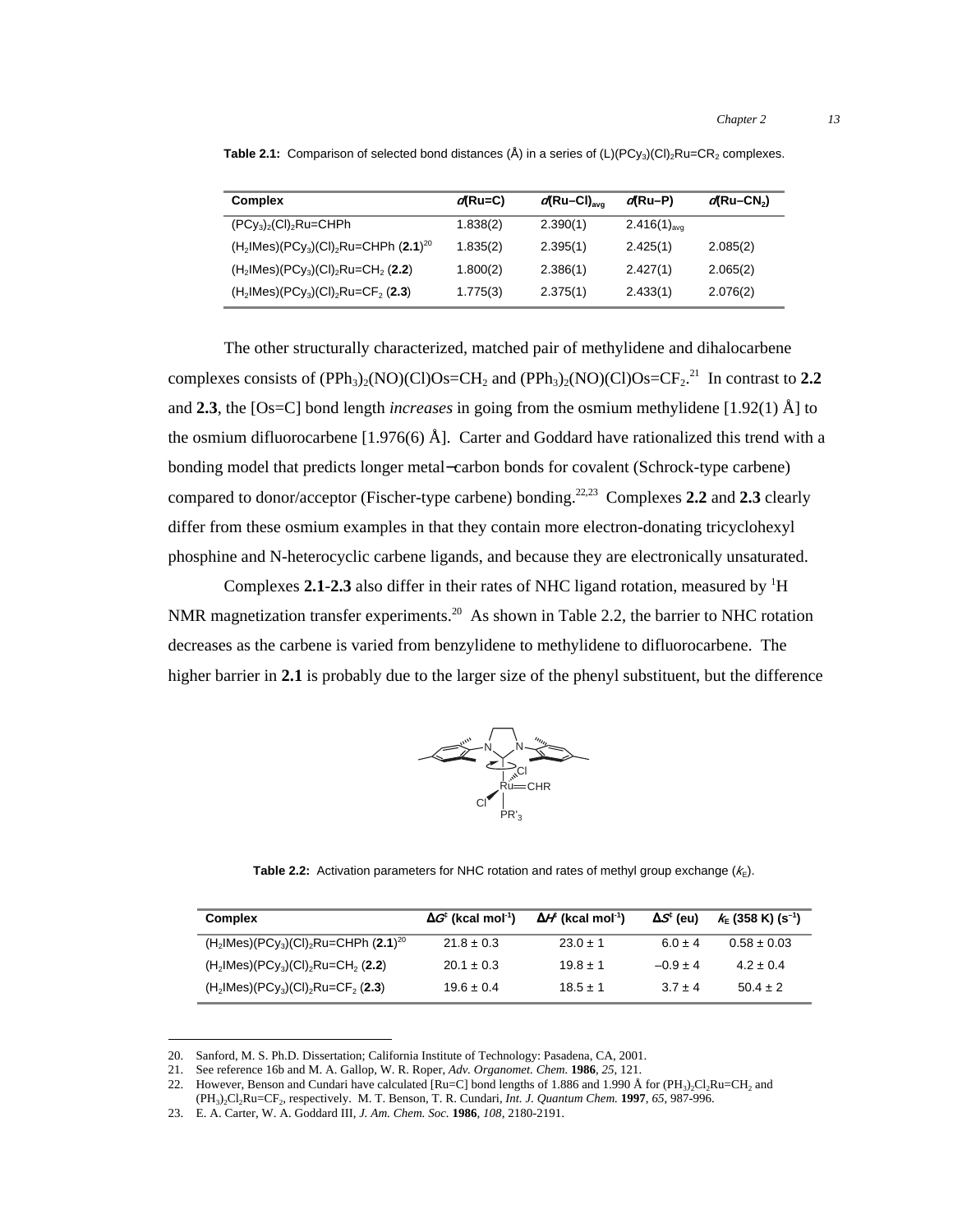between **2.2** and **2.3** most likely has electronic origins, *i.e.*, the electron withdrawing properties of the difluorocarbene moiety has the effect of reducing the Ru−H2IMes bond strength.

The results in Table 2.3 provide a measure of the olefin metathesis activities of **2.1**-**2.3** for the ring-opening metathesis polymerization (ROMP) of 1,5-cyclooctadiene.<sup>1i,2b</sup> Complex 2.3 is clearly a poor catalyst, especially with respect to **2.1**. It seemed likely that the problem was poor catalyst initiation, based on the absence of NMR signals for  $CF<sub>2</sub>$  end groups in the polymer product. Recent studies have shown that the initiation of  $(L)(PR_3)(X), Ru=CHR'$  catalysts requires phosphine dissociation, which can be monitored by  ${}^{31}P\{{}^{1}H\}$  NMR magnetization transfer.2b,24 These experiments on complex **2.3** revealed no observable phosphine dissociation up to 100 $^{\circ}$ C, translating into a phosphine dissociation rate of  $< 0.01$  s<sup>-1</sup>. In comparison, the phosphine dissociation rate for 2.1 is 1.64 s<sup>-1</sup> at the same temperature.<sup>24a</sup> Notably, complex 2.3 is stable at 100°C, whereas **2.2** decomposes at elevated temperatures, even in the presence of free PCy<sub>3</sub>. As a result, it has not been possible to measure the phosphine dissociation rate for  $2.2$ .<sup>2b</sup>

| Catalyst    | <b>T</b> [°C] | Additive <sup>[b]</sup> | $t$ [hr] | Product $[\%]^{[c]}$ |
|-------------|---------------|-------------------------|----------|----------------------|
| $2.1^{[d]}$ | 20            |                         | 0.03     | 100                  |
| $2.2^{[d]}$ | 20            |                         | 1.25     | 62                   |
| 2.3         | 25            |                         | 1.25     | 9                    |
| 2.3         | 50            |                         | 5        | 72                   |
| 2.3         | 50            | CuCl                    | 5        | 81                   |
| 2.3         | 50            | HCI                     | 5        | 92                   |
| 2.3         | 50            | AICI <sub>3</sub>       | 5        | 21                   |
|             |               |                         |          |                      |

**Table 2.3:** ROMP of 1,5-cyclooctadiene with **2.1**, **2.2**, and **2.3**. [a]

[a] Reaction conditions: 0.005 M [Ru] + 300 equivalents COD in CD<sub>2</sub>Cl<sub>2</sub>; [b] five equivalents of additive; HCI used as a 1M solution in Et<sub>2</sub>O; [c] Percent conversion determined by <sup>1</sup>H NMR integration; [d] Reference 2b.

Higher temperatures and additives that promote phosphine dissociation helped improve the activity of  $2.3$  (Table  $2.3$ ).<sup>25</sup> The best results were obtained with HCl, which is capable of reversible phosphine protonation. In contrast, addition of  $AICI<sub>3</sub>$  resulted in immediate and irreversible decomposition.

 <sup>24.</sup> (a) M. S. Sanford, M. Ulman, R. H. Grubbs, *J. Am. Chem. Soc.* **<sup>2001</sup>**, *123*, 749-750. (b) Love, J. A.; Sanford, M. S.; Grubbs, R. H. *J. Am. Chem. Soc.* **2002**, in press.

<sup>25.</sup> (a) J. P. Morgan, R. H. Grubbs, *Org. Lett.* **2000**, *2*, 3153-3155. (b) M. S. Sanford, L. M. Henling, R. H. Grubbs, *Organometallics* **1998**, *17*, 5384-5389. (c) E. L. Dias, R. H. Grubbs, *Organometallics* **1998**, *17*, 2758-2767. (d) D. M. Lynn, B. Mohr, R. H. Grubbs, *J. Am. Chem. Soc.* **1998**, *120*, 1627-1628.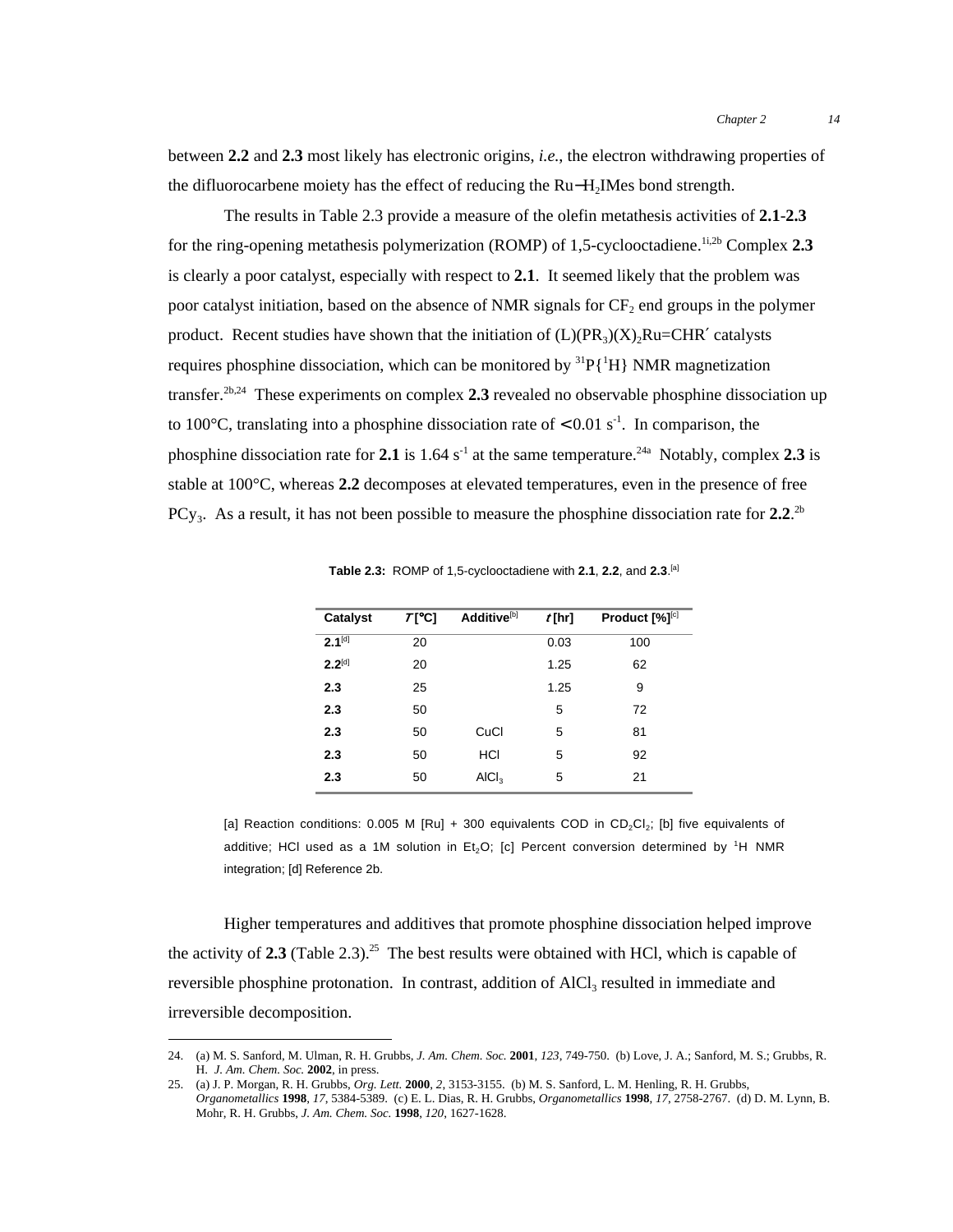Another attempt to activate **2.3** for olefin metathesis consisted of making the bis- (pyridine) derivative  $(H_2Mes)(py)_2(Cl)_2Ru=CF_2 (2.4)$ , by reaction of 2.3 with an excess of pyridine (Scheme  $2.3$ )<sup>26</sup> However, the pyridine ligands in this molecule are not labile, and all attempts to remove one equivalent of bound pyridine by heating **2.4** in toluene under vacuum were unsuccessful.<sup>27</sup> Complex **2.4** is similar to **2.3** in olefin metathesis activity.



**Scheme 2.3**

**Olefin metathesis with acrylonitrile.**28 As illustrated in Scheme 2.4, the reaction of **2.1** with acrylonitrile at room temperature cleanly provides the cyano-substituted carbene complex  $(H<sub>2</sub>IMes)(PCy<sub>3</sub>)(Cl)<sub>2</sub>Ru=CH(CN)$  (2.5). Even in the presence of a large excess of acrylonitrile, no metathesis beyond the initial turnover occurs, *i.e.,* no fumaronitrile H(CN)C=CH(CN) or ethylene forms. Although **2.5** decomposed during isolation attempts, it was characterized *in situ* by NMR and IR spectroscopy. The cyano-carbene moiety is distinguished by a <sup>1</sup>H NMR resonance at  $\delta$  18.44 for the carbene proton, a <sup>13</sup>C NMR resonance at  $\delta$  238.0 for the carbene carbon, a <sup>13</sup>C NMR resonance at  $\delta$  114.0 for the cyano group, and an IR stretching frequency at 2196 cm<sup>-1</sup> for the C≡N bond.



**Scheme 2.4**

<sup>26.</sup> Likewise,  $(H_2IMes)(py)_2(Cl)_2Ru=CHPh$  has been synthesized by reaction of 2.1 with an excess of pyridine. Sanford, M. S.; Love, J. A.; Grubbs, R. H. *Organometallics* **2001**, *20*, 5314-5318.

<sup>27.</sup> This procedure has been used to convert  $(PCy<sub>3</sub>)(py)<sub>2</sub>(Cl)<sub>2</sub>Ru=CHPh to (PCy<sub>3</sub>)(py)(Cl)<sub>2</sub>Ru=CHPh. Dias, E. L. Ph.D. Thesis;$ California Institute of Technology: Pasadena, CA, 1998.

<sup>28.</sup> Some of these results have been published. Love, J. A.; Morgan, J. P.; Trnka, T. M.; Grubbs, R. H. *Angew. Chem. Int. Ed.* **2002**, 41, 4035-4037.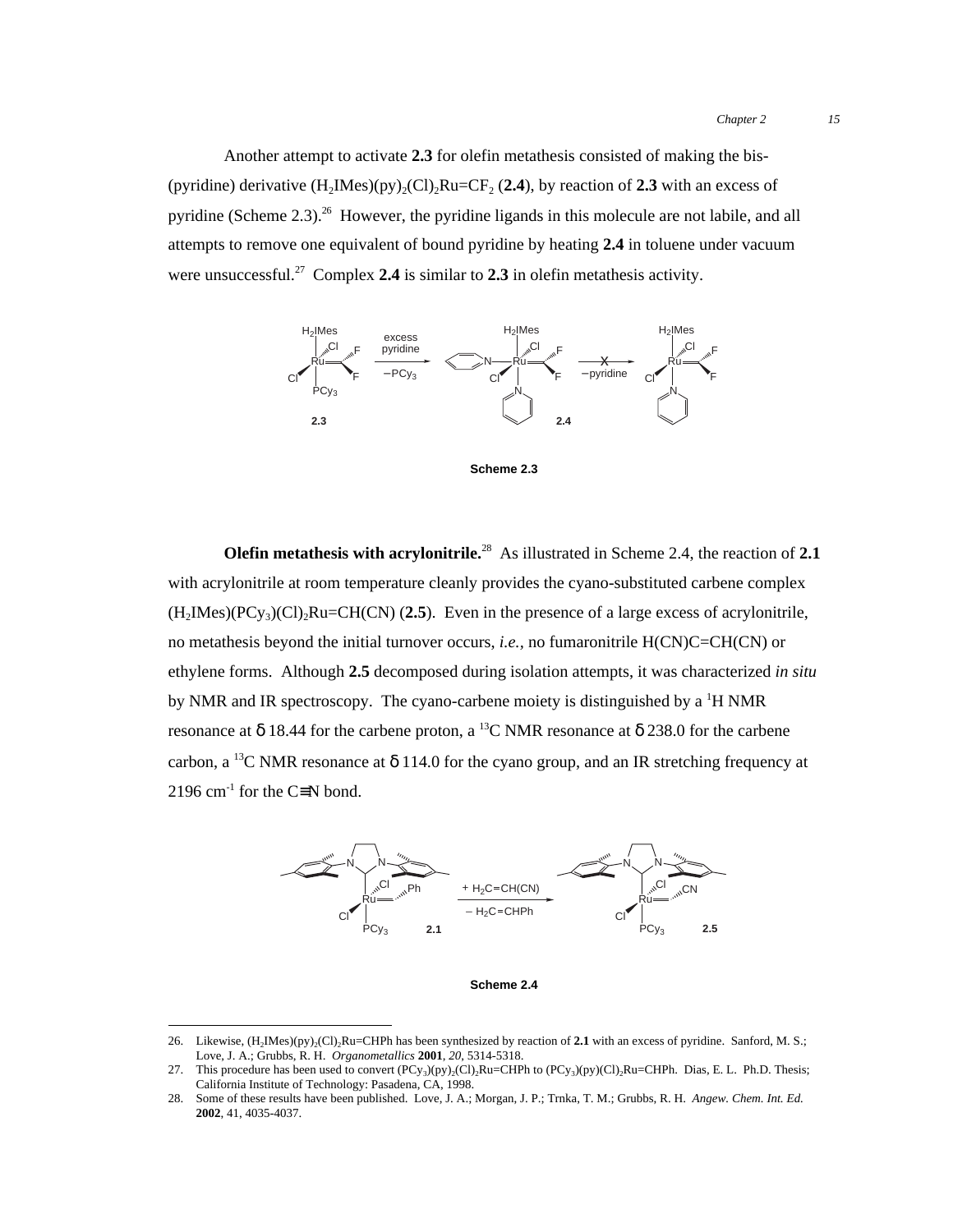Cyano-carbene complexes are relatively rare, and the majority of examples contain bridging rather than terminal cyano substituents.<sup>29,30</sup> One example of a terminal cyano-amino carbene complex is Fe<sub>2</sub>[=C(CN)(NPr<sup>i</sup><sub>2</sub>)](CO)(Cp)( $\mu$ -CO)<sub>2</sub><sup>29a</sup> In the <sup>13</sup>C{<sup>1</sup>H} NMR of this complex, the carbene carbon resonance appears at  $\delta$  232-234 and the resonance of the cyano substituent appears at  $\delta$  113-114. Both of these values are similar to those measured in this work for (H2IMes)(PCy3)(Cl)2Ru=CH(CN) (**2.5**). In contrast, bridging cyano groups typically resonate between 140 to 160 ppm. $31$ 

The  $v_{C=N}$  value also can be used to distinguish between terminal and bridging cyano bonding modes. The value of  $2196 \text{ cm}^{-1}$  for  $2.5$  is in the range of other terminal cyano-carbene groups; for example, 2177 cm<sup>-1</sup> for Fe<sub>2</sub>[=C(CN)(NPr<sup>i</sup><sub>2</sub>)](CO)(Cp)( $\mu$ -CO)<sub>2</sub>,<sup>29a</sup> 2192 cm<sup>-1</sup> for  $(CO)_{5}Cr=C(CN)(NMe_{2})$ <sup>29b</sup> and 2141 and 2159 cm<sup>-1</sup> for  $(Cp)(CO)_{2}M=C(CN)(Ph)$  (M = Mn and Re).<sup>29c</sup> These values are lower for bridging cyano groups, such as  $2072 \text{ cm}^{-1}$  for  $(Cp)(CO)_{2}Mn=C(Ph)(\mu-CN)[W(CO)_{5}])$ <sup>30</sup> Thus, comparison of the <sup>13</sup>C NMR and IR data for 2.5 with these examples suggests that the cyano-carbene is terminal rather than bridging.

Like  $(H_2Mes)(PCy_3)(Cl)_2Ru=CF_2 (2.3)$ , complex 2.5 initiates poorly for subsequent olefin metathesis. The initiation rate for 2.5 was determined to be  $0.47 \pm 0.05$  at 35°C by monitoring the stoichiometric reaction with ethyl vinyl ether. In comparison, the initiation rate of  $(H<sub>2</sub>Mes)(PCy<sub>3</sub>)(Cl)<sub>2</sub>Ru=CHPh (2.1)$  under the same conditions is an order of magnitude greater  $(4.6 \pm 0.4 \text{ s}^{-1} \text{ at } 35^{\circ}\text{C})$ .<sup>2b</sup> For this reason, complexes 2.3 and 2.5 share the same problem: the electron-withdrawing carbene substituents cause phosphine dissociation to come to a standstill. This effect explains the low activity of catalyst **2.1** in acrylonitrile cross metathesis, as described in the introduction of this chapter. After the first turnover of these reactions, the 14-electron species  $[(H_2IMe)C]_2Ru=CH(CN)]$  is trapped by re-binding of PC<sub>V3</sub> as complex 2.5, which cannot re-enter the catalytic cycle. In contrast, the isopropoxy-tethered and 3-bromopyridine derivatives  $(H_2$ IMes $)(Cl)_2$ Ru=CH $(C_6H_4$ OPr<sup>i</sup>) and  $(H_2$ IMes $)(3-BrPy)(Cl)_2$ Ru=CHPh (Figure 2.6) do not have this problem because the cyano-carbene species is less likely to remain trapped by the more weakly  $\sigma$ -donating ether and pyridine ligands.<sup>28</sup>

<sup>29.</sup> Examples of terminal cyano-carbene complexes: (a)  $Fe_2[=C(CN)(NPr_2)](CO)(Cp)(\mu\text{-}CO)_2$  V. Zanotti, S. Bordoni, L. Busetto, L. Carlucci, A. Palazzi, R. Serra, V. G. Albano, M. Monari, F. Prestopino, F. Laschi, P. Zanello, *Organometallics* **1995**, *14*, 5232-5241. (b) (CO)5Cr=C(CN)(NMe2) A. J. Hartshorn, M. F. Lappert, *J. Chem. Soc., Chem. Commun.* **1976**, 761-762. (c) (Cp)(CO)2M=C(CN)(Ph) E. O. Fischer, P. Stückler, F. R. Kreissl, *J. Organomet. Chem.* **1977**, *129*, 197-202.

<sup>30.</sup> Examples of bridging cyano-carbene complexes: (a)  $(Cp)(CO)_2Mn=C(Ph)(\mu-CN)[W(CO)_5]$  T. Tang, J. Sun, J. Chen, *Organometallics* **1999**, *18*, 2459-2465. (b) {[OCMe(CF3)2]2(NAr)W=CH(CN)}4 T. M. Cameron, A. S. Gamble, K. A. Abboud, J. M. Boncella, *Chem. Commun.* **2002**, 1148-1149.

<sup>31.</sup> L. Zhang, M. P. Gamasa, J. Gimeno, R. J. Carbajo, F. López-Ortiz, M. F. Guedes da Silva, A. J. L. Pombeiro, *Eur. J. Inorg. Chem.* **2000**, 341-350.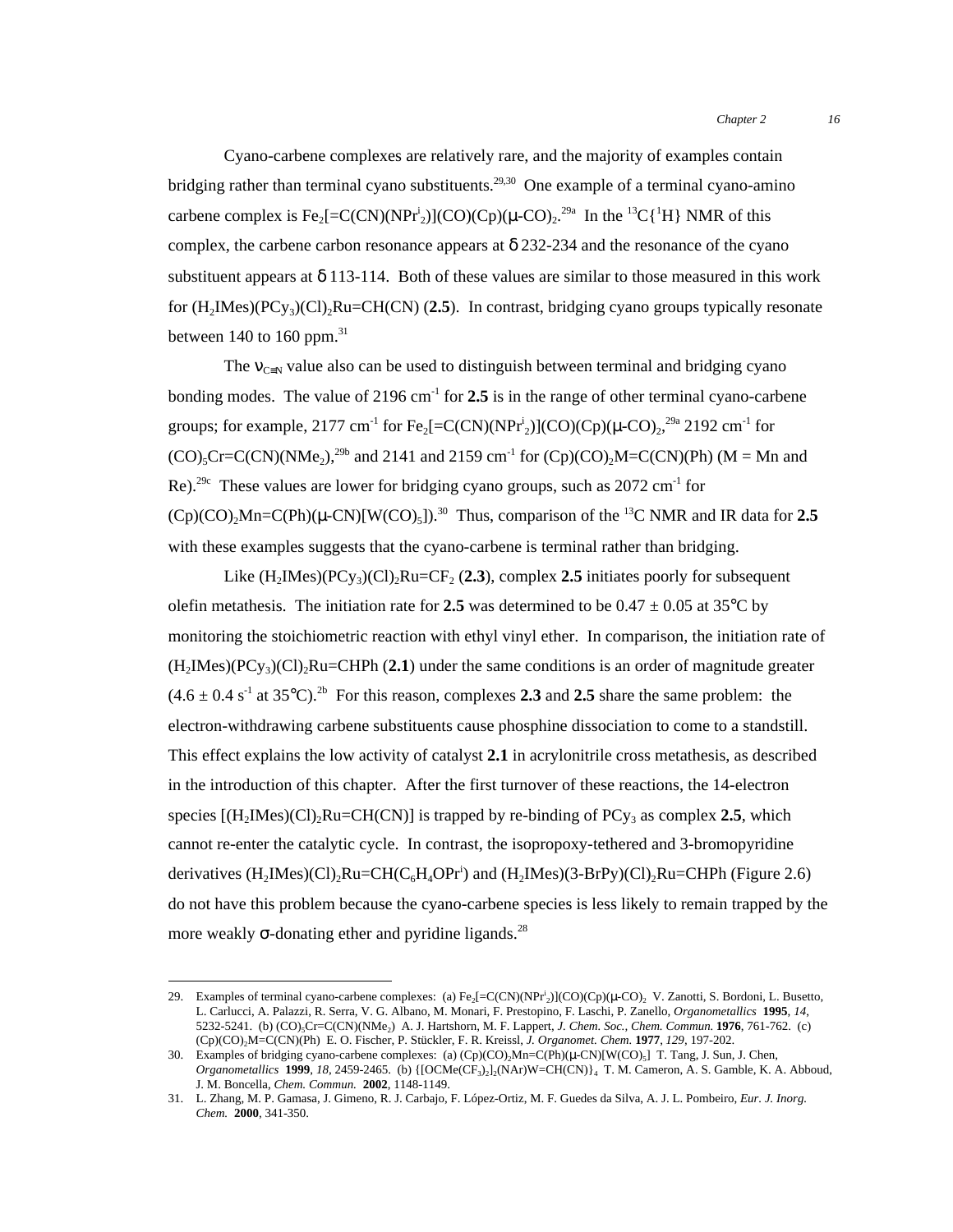*Chapter 2 17*



**Figure 2.6**

## **Conclusions**

The reactions of 1,1-difluoroethylene and acrylonitrile with ruthenium catalyst **2.1** are significant for several reasons. Most importantly, they demonstrate that olefin metathesis with these  $\alpha$ -functionalized substrates is possible. In particular, the reaction with 1,1-difluoroethylene is the first example of olefin metathesis involving a directly fluorinated olefin. Although these reactions are not catalytic with **2.1**, detailed studies reveal the impact of ruthenium difluorocarbene and cyano-carbene species on the catalytic cycle. As summarized in Figure 2.7, the 14 electron species  $[(H_2Mes)(Cl)_2Ru=CH(X)]$  is trapped out of the catalytic cycle by reassociation of the strongly  $\sigma$ -donating PCy<sub>3</sub> ligand, and olefin metathesis halts after the first turnover. At the beginning of this study, it was not obvious that the cyano-carbene and difluorocarbene complexes would have similar reactivity profiles, especially because cyano substituents are considered to have strong π-acceptor properties, whereas fluoro substituents have weak π-donor properties.



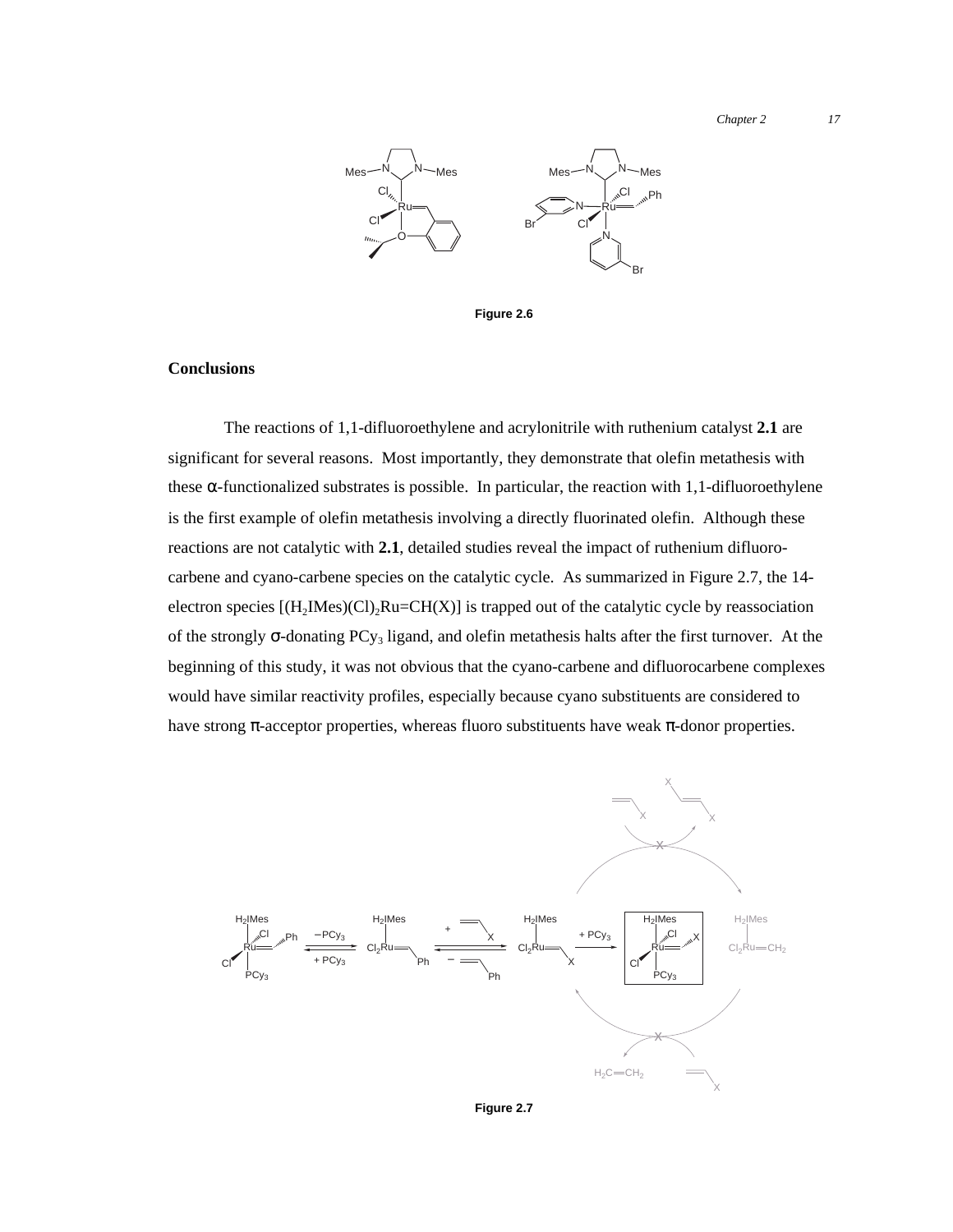Of greater interest to the organometallic chemist, the reactions to form **2.3** and **2.5** provide a new route to α-functionalized carbene complexes. The success of these reactions testifies to the remarkable ability of the  $[L_2X_2Ru]$  fragment to stabilize unsaturated ligands in the apical site; additional examples are provided by a series of ester-substituted ruthenium carbenes  $(PCy_3)_2$ (Cl)<sub>2</sub>Ru=CH(CO<sub>2</sub>R) and the recently synthesized terminal carbido complexes  $(L)(PCy_3)(Cl)_2Ru \equiv C (L = PCy_3 \text{ or } H_2IMes).^{2c,32}$  Perhaps in the future, the  $[L_2X_2Ru]$  fragment can be used to stabilize other unsaturated species, such as silyl-, ketone-, or hydroxy-substituted carbenes, or even the silylene ligand  $[Ru]=SiR<sub>2</sub>$ .

 <sup>32.</sup> (a) Hejl, A.; Trnka, T. M.; Day, M. W.; Grubbs, R. H. *Chem. Commun.* **<sup>2002</sup>**, 2524-2525. (b) Carlson, R. G.; Gile, M. A.; Heppert, J. A.; Mason, M. H.; Powell, D. R.; Velde, D. V.; Vilain, J. M. *J. Am. Chem. Soc.* **2002**, *124*, 1580-1581.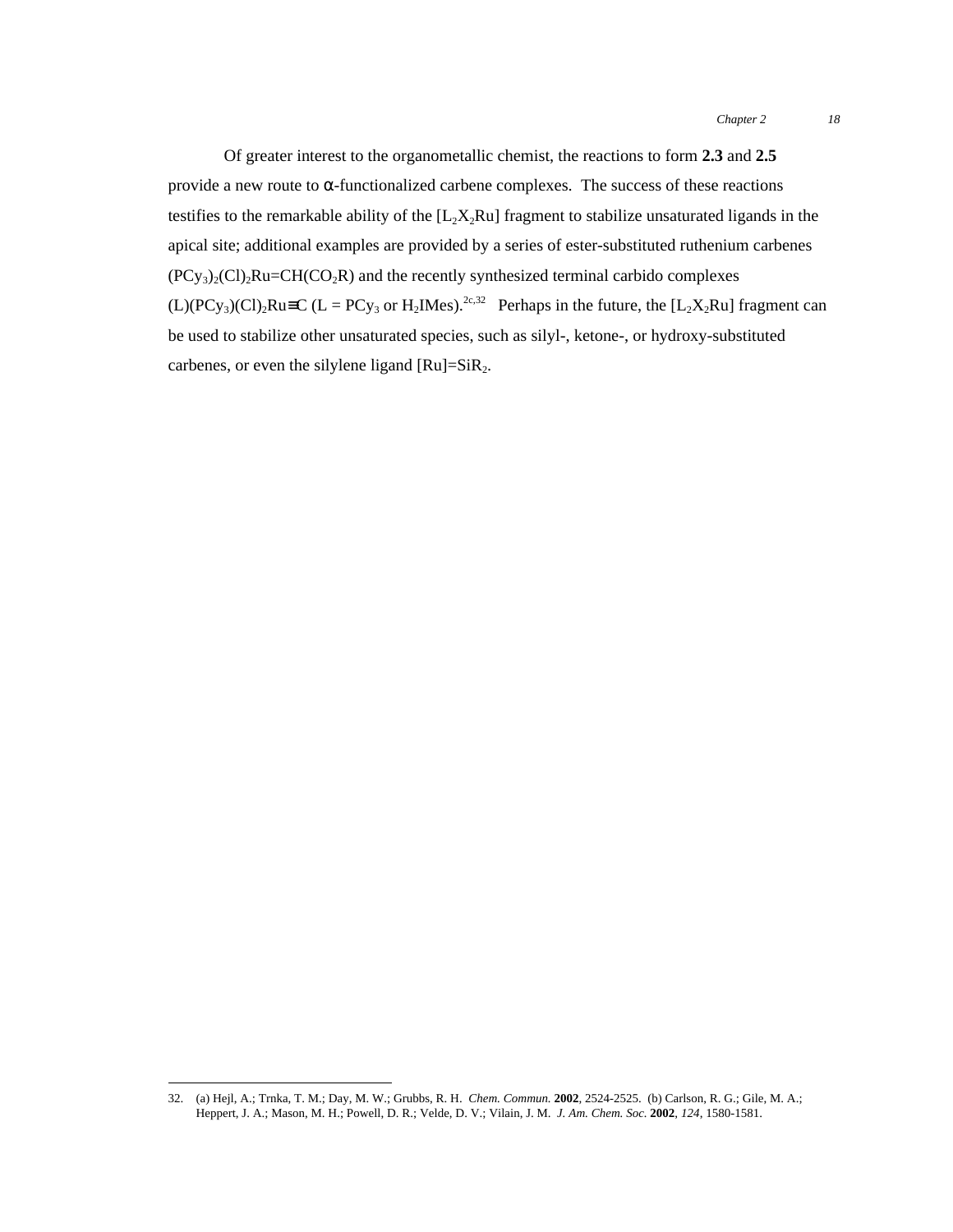#### **Experimental**

**General considerations:** All manipulations involving organometallic complexes were performed using a combination of glovebox, high vacuum, and Schlenk techniques under a nitrogen atmosphere, unless otherwise specified. Solvents were dried and degassed by standard procedures. NMR spectra were obtained on Varian Inova 500 and Mercury 300 spectrometers. <sup>1</sup>H NMR chemical shifts are reported in ppm relative to  $\text{SiMe}_4$  ( $\delta$  = 0) and referenced internally with respect to the protio solvent impurity.  $^{13}$ C NMR spectra were referenced internally with respect to the solvent resonance. <sup>31</sup>P NMR spectra were referenced using  $H_3PO_4$  ( $\delta = 0$ ) as an external standard. <sup>19</sup>F NMR spectra were referenced using CCl<sub>3</sub>F ( $\delta$  = 0) as an external standard. Coupling constants are in hertz. IR spectra were recorded on a Perkin-Elmer Paragon 1000 spectrophotometer; the data are reported in reciprocal centimeters. Elemental analyses were measured by Midwest Microlab, Indianapolis, IN. Mass spectral analysis was performed at the Southern California Mass Spectrometry Facility (University of California at Riverside). Silica gel for the purification of organometallic complexes was obtained from TSI Scientific, Cambridge, MA (60 Å, pH 6.5-7.0).

 $(H_2Mes)(PCy_3)(Cl)_2Ru=CHPh (2.1)^{33}$  and  $(H_2Mes)(PCy_3)(Cl)_2Ru=CH_2 (2.2)^{11}$  were prepared by literature procedures.  $(PCy_3)_2(Cl)_2Ru=CHPh$ , 1,1-difluoroethylene, and other chemicals were obtained from commercial sources. Acrylonitrile, pyridine, and 1,5-cyclooctadiene were degassed before use.

Crystallographic data (excluding structure factors) for the structures in this chapter have been deposited with the Cambridge Crystallographic Data Centre. Deposition numbers are included in the figure captions. These data can be obtained free of charge via http://www.ccdc. cam.ac.uk/conts/retrieving.html (or by e-mail: deposit@ccdc.cam.ac.uk). Structure factors are also available by e-mail (xray@caltech.edu).

**Synthesis and characterization of**  $(H_2Mes)(PCy_3)(Cl)_2Ru=CF_2 (2.3):$  **A solution of** 0.32 g (0.37 mmol) (H<sub>2</sub>IMes)(PCy<sub>3</sub>)(Cl)<sub>2</sub>Ru=CHPh (2.1) in dry, degassed benzene (15 mL) in a thick-walled glass ampoule was put under  $\sim$  1.5 atm of 1,1-difluoroethylene. The reaction was heated at 60°C for 12 hrs, during which time it changed from reddish to brown in color. The solution was then concentrated to 5 mL and purified by column chromatography in air (silica gel,

 <sup>33.</sup> Trnka, T. M.; Morgan, J. P.; Sanford, M. S.; Wilhelm, T. E.; Scholl, M.; Choi, T.-L.; Ding, S.; Day, M. W.; Grubbs, R. H. *J. Am. Chem. Soc.* **2003**, in press.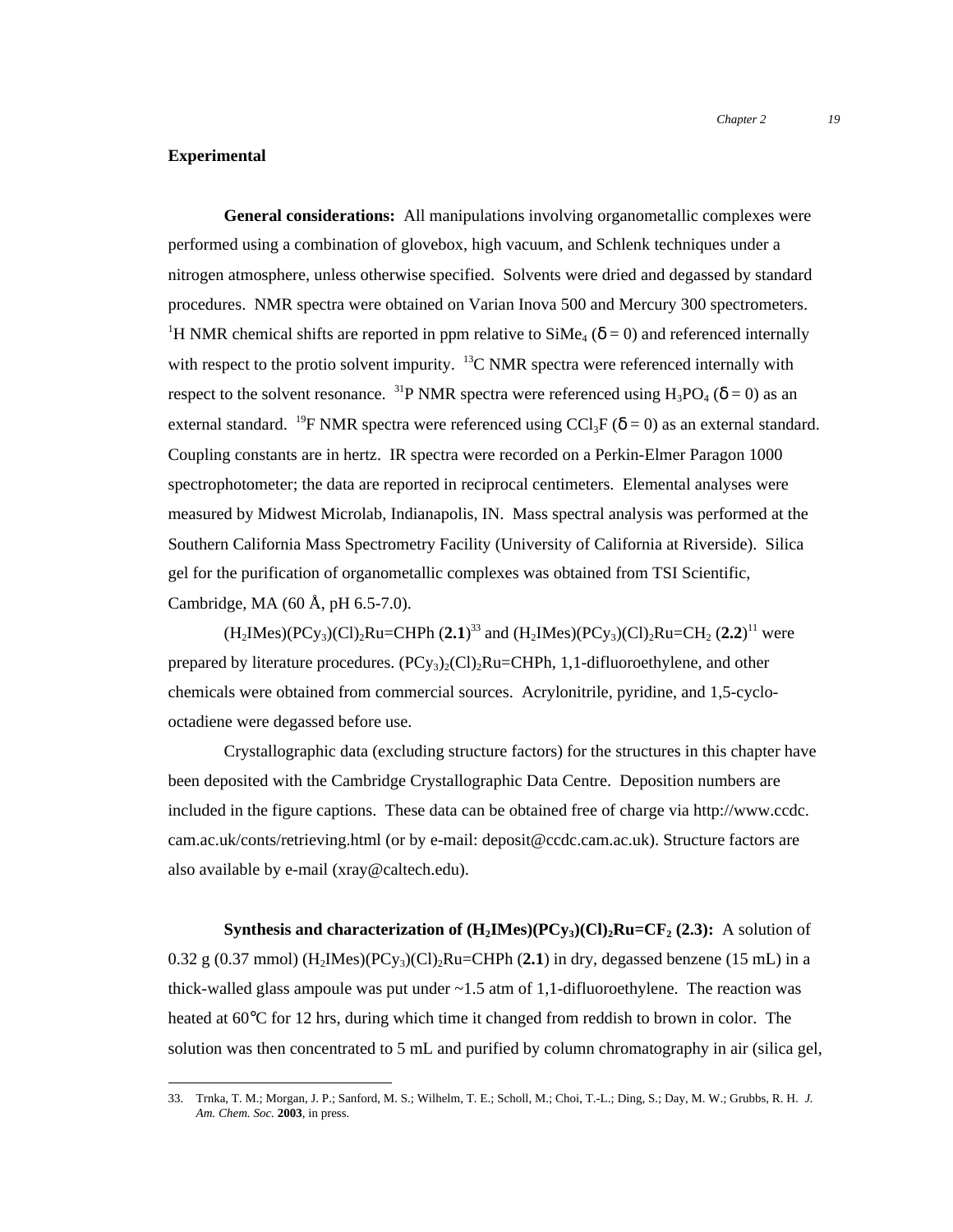5:1 pentane/THF). The orange fraction was stripped of solvent and dried under vacuum to provide  $0.26$  g of  $2.3$  (86%).  $\,^1$ H NMR (499.852 MHz, 25°C, CD<sub>2</sub>Cl<sub>2</sub>):  $\delta$  1.118 [br, 15H, PCy<sub>3</sub>], 1.626 [br, 15H, PCy<sub>3</sub>], 2.248 [s, 3H, *p*-CH<sub>3</sub> of Mes], 2.285 [s, 3H, *p*-CH<sub>3</sub> of Mes], 2.385 [m, 3H, PCy3], 2.480 [s, 6H, *o*-CH3 of Mes], 2.551 [s, 6H, *o*-CH3 of Mes], 4.003 [s, 4H, NCH2CH2N], 6.921 [s, 4H, *m*-H of Mes]. <sup>13</sup>C{<sup>1</sup>H} NMR (125.705 MHz, 30°C, C<sub>6</sub>D<sub>6</sub>):  $\delta$  19.44 [s, CH<sub>3</sub> of Mes], 20.65 [s, CH<sub>3</sub> of Mes], 21.49 [s, CH<sub>3</sub> of Mes], 21.50 [s, CH<sub>3</sub> of Mes], 26.92 [d,  $J = 1.3$ , PCy<sub>3</sub>],



28.50 [d,  $J = 10$ ,  $PCy_3$ ], 30.14 [s,  $PCy_3$ ], 33.34 [d,  $J = 18$ ,  $PCy_3$ ], 51.86 [d, <sup>4</sup> $J_{\text{PC}}$  = 2.6, NCH<sub>2</sub>CH<sub>2</sub>N], 52.61 [d, <sup>4</sup> $J_{\text{PC}}$  = 3.5, NCH<sub>2</sub>CH<sub>2</sub>N], 127.30 [s, Mes], 128.17 [s, Mes], 129.26 [s, Mes], 129.51 [s, Mes], 130.11 [s, Mes], 130.52 [s, Mes], 134.68 [d, <sup>4</sup>J<sub>PC</sub> = 0.7, *ipso*-C of Mes], 136.85 [s, *ipso*-C of Mes], 138.91 [s, Mes], 138.93 [s, Mes],

139.03 [s, Mes], 139.67 [s, Mes], 217.23 [d,  $^2J_{CP} = 87$ , NCN], 218.09 [td,  $^2J_{CP} = 12$ ,  $^1J_{CF} = 430$ ,  $Ru=CF_2$ ]. <sup>19</sup>F NMR (282.192 MHz, 25°C, CD<sub>2</sub>Cl<sub>2</sub>): δ 133.74 [d, <sup>3</sup>J<sub>FP</sub> = 4.5]. <sup>31</sup>P{<sup>1</sup>H} NMR (121.392 MHz, 25°C, CD<sub>2</sub>Cl<sub>2</sub>):  $\delta$  32.15 (t, <sup>3</sup> $J_{PF}$  = 4.4]. IR (KBr pellet): 1167 and 1172 ( $v_{C-F}$ ).

**Reaction of 2.1 with 1,1-difluoroethylene:** A J. Young NMR tube was charged with 0.020 g (0.024 mmol) of  $(H_2Mes)(PCy_3)(Cl)_2Ru=CHPh (2.1)$  and 0.7 mL of  $C_6D_6$ . The headspace of the NMR tube was replaced with 1 atm of 1,1-difluoroethylene. This solution was kept at room temperature and monitored by NMR until no further changes were observed. The final ratio of 2.2 to 2.3 was determined by  ${}^{31}P[{^1}H]$  NMR integration ( $\sim$ 4:6). The identity of the products was confirmed by mass spectrometry (FAB): Calculated for  $(H_2$ IMes)(PCy<sub>3</sub>)Cl<sub>2</sub>Ru=CH<sub>2</sub> (**2.2**): 772.299; found: 772.303 (−5.2 ppm). Calculated for (H<sub>2</sub>IMes)(PCy<sub>3</sub>)Cl<sub>2</sub>Ru=CF<sub>2</sub> (**2.3**): 808.280; found: 808.280 (+1.0 ppm).

**Generation of**  $(PCy_3)_2(Cl)_2Ru=CF_2$ **:** A J. Young NMR tube was charged with 0.020 g  $(0.024 \text{ mmol})$  of  $(PCy_3)_{2}(Cl)_{2}Ru=CHPh$  and  $(0.07 \text{ mL of } C_6D_6$ . The headspace of the NMR tube was replaced with 1 atm of 1,1-difluoroethylene. This solution was heated at 80°C for two weeks. During this time, NMR spectra showed the formation of  $(PC_{y3})_2(C_1)$ , Ru=CF<sub>2</sub>, but the reaction was not clean. Characteristic data for  $(PCy_3)_2(Cl)_2Ru=CF_2$ : <sup>19</sup>F NMR (282.192 MHz,  $C_6D_6$ : δ 140.41 [t, <sup>3</sup> $J_{\text{FP}} = 6$ ]. <sup>31</sup>P{<sup>1</sup>H} NMR (121.392 MHz,  $C_6D_6$ ): δ 34.47 [t, <sup>3</sup> $J_{\text{PF}} = 7$ ].

**Synthesis and characterization of**  $(H_2Mes)(py)(Cl)$ **,**  $Ru=CF_2 (2.4)$ **:** A Schlenk flask was charged with  $0.102$  g (0.126 mmol) of  $(H_2Mes)(PCy_3)Cl_2Ru=CF_2$  (2.3) and 1.5 mL of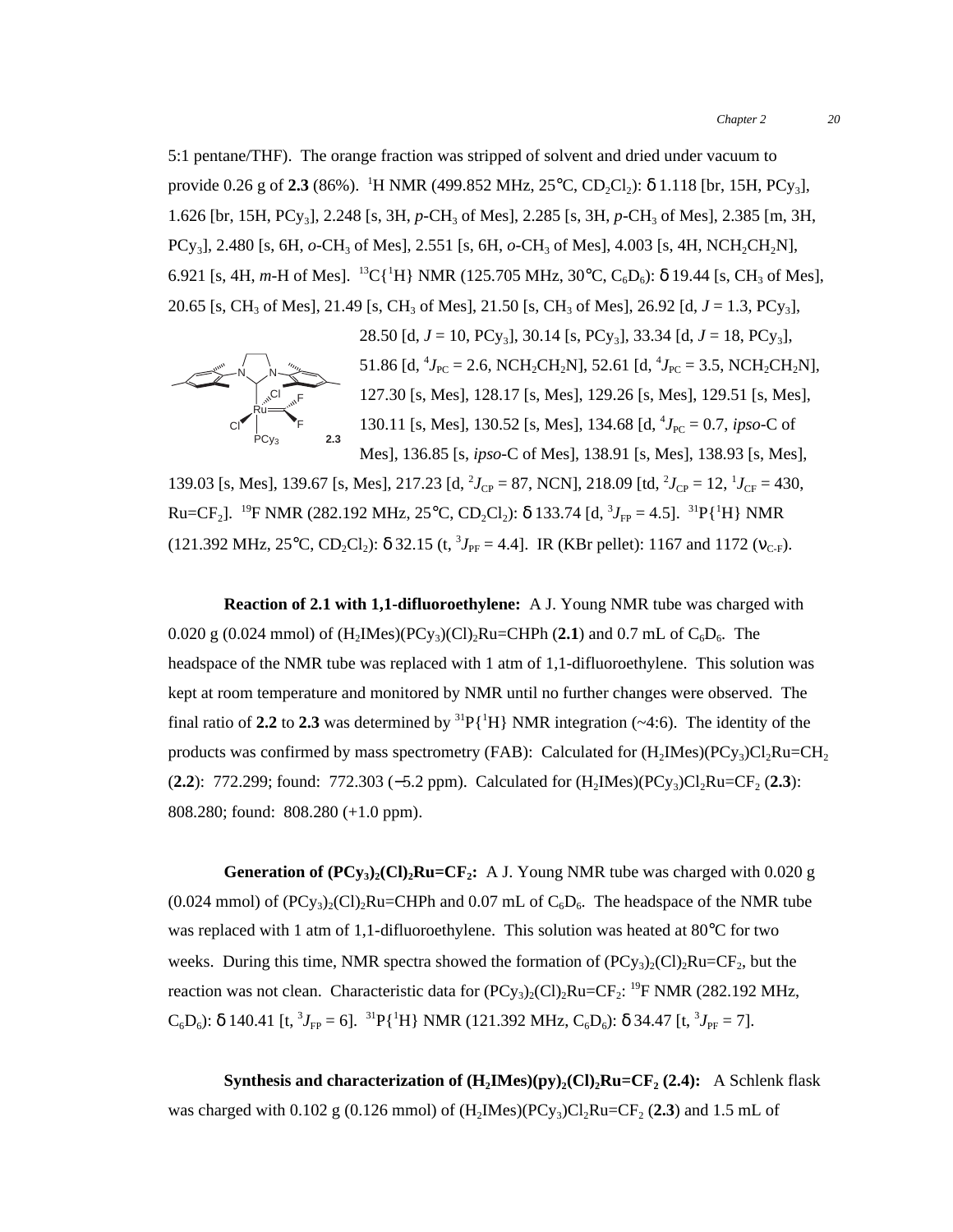CH<sub>2</sub>Cl<sub>2</sub>. Upon addition of 1 mL pyridine, the solution changed from orange to yellow in color. The reaction was stirred overnight at room temperature. Then ~20 mL hexanes were added and the solution cooled at −10°C for several hours. The resulting yellow precipitate was isolated by filtration. <sup>1</sup>H NMR (299.9 MHz, CD<sub>2</sub>Cl<sub>2</sub>): δ 2.160 [s, 6H, *p*-CH<sub>3</sub> of Mes], 2.485 [s, 12H, *o*-CH<sub>3</sub>



of Mes], 3.934 [s, 4H, NCH2CH2N], 6.665 [s, 2H, pyridine or *m*-H of Mes], 6.758 [br s, 3H, pyridine or *m*-H of Mes], 6.913 [t, *J* = 7, 2H, pyridine], 7.350 [s, 1H, *m*-H of Mes], 7.422 [t, *J* = 8, 1H, pyridine], 8.637 [d,  $J = 5$ , 2H, pyridine], 8.910 [br s, 3H, pyridine]. <sup>13</sup>C{<sup>1</sup>H} NMR (125.7 MHz,  $C_6D_6$ ):  $\delta$  19.31 [Me of Mes], 21.18 [Me of Mes],

52.55 [br, NCH<sub>2</sub>CH<sub>2</sub>N], 123.37 [br, pyridine or Mes], 129.68 [pyridine or Mes], 135.19 [br, pyridine or Mes], 136.90 [pyridine or Mes], 138.39 [pyridine or Mes], 138.48 [pyridine or Mes], 138.77 [br, pyridine or Mes], 151.10 [pyridine or Mes], 151.54 [pyridine or Mes], 215.96 [CNC], 224.04 [t,  ${}^{1}J_{CF} = 404$ , Ru=CF<sub>2</sub>]. <sup>19</sup>F NMR (282.2 MHz, CD<sub>2</sub>Cl<sub>2</sub>):  $\delta$  129.52 [s]. Anal. Calcd. for  $C_{32}H_{34}N_{4}Cl_{2}F_{2}Ru$ : C, 56.14%; H, 5.01%; N, 8.18%. Found: C, 55.91%; H, 5.30%; N, 7.99%.

**31P{1 H} magnetization transfer experiments for 2.3:** A J. Young NMR tube was charged with 0.024 mmol of **2.3**, 1.5 equivalents of PCy<sub>3</sub>, and 0.6 mL of toluene- $d_8$ . This solution was allowed to thermally equilibrate in the NMR probe. Then the free phosphine resonance was selectively inverted using a DANTE<sup>34</sup> pulse sequence, and after variable mixing times (0.00003– 50 s), a non-selective 90° pulse was applied and an FID recorded. <sup>1</sup>H decoupling was applied during the 90° pulse. Spectra were collected as 4 transients with relaxation delays of 30 s. The peak heights of the free and bound phosphine resonances at variable mixing times did not change between 25 and 100°C.

**1 H magnetization transfer experiments for 2.2 and 2.3:** A J. Young NMR tube was charged with 0.012 mmol of 2.2 or 2.3 and 0.6 mL of toluene- $d_8$ . The resulting solution was allowed to thermally equilibrate in the NMR probe. A methyl or  $m$ -H resonance of the H<sub>2</sub>IMes ligand was selectively inverted using a  $DANTE<sup>34</sup>$  pulse sequence, and after variable mixing times (0.00003−50 s), a non-selective 90° pulse was applied and an FID recorded. Spectra were collected as 4 transients with relaxation delays of 30 s. The peak heights at variable mixing times

 <sup>34.</sup> Morris, G. A.; Freeman, R. *J. Magn. Res.* **<sup>1978</sup>**, *29*, 433-462.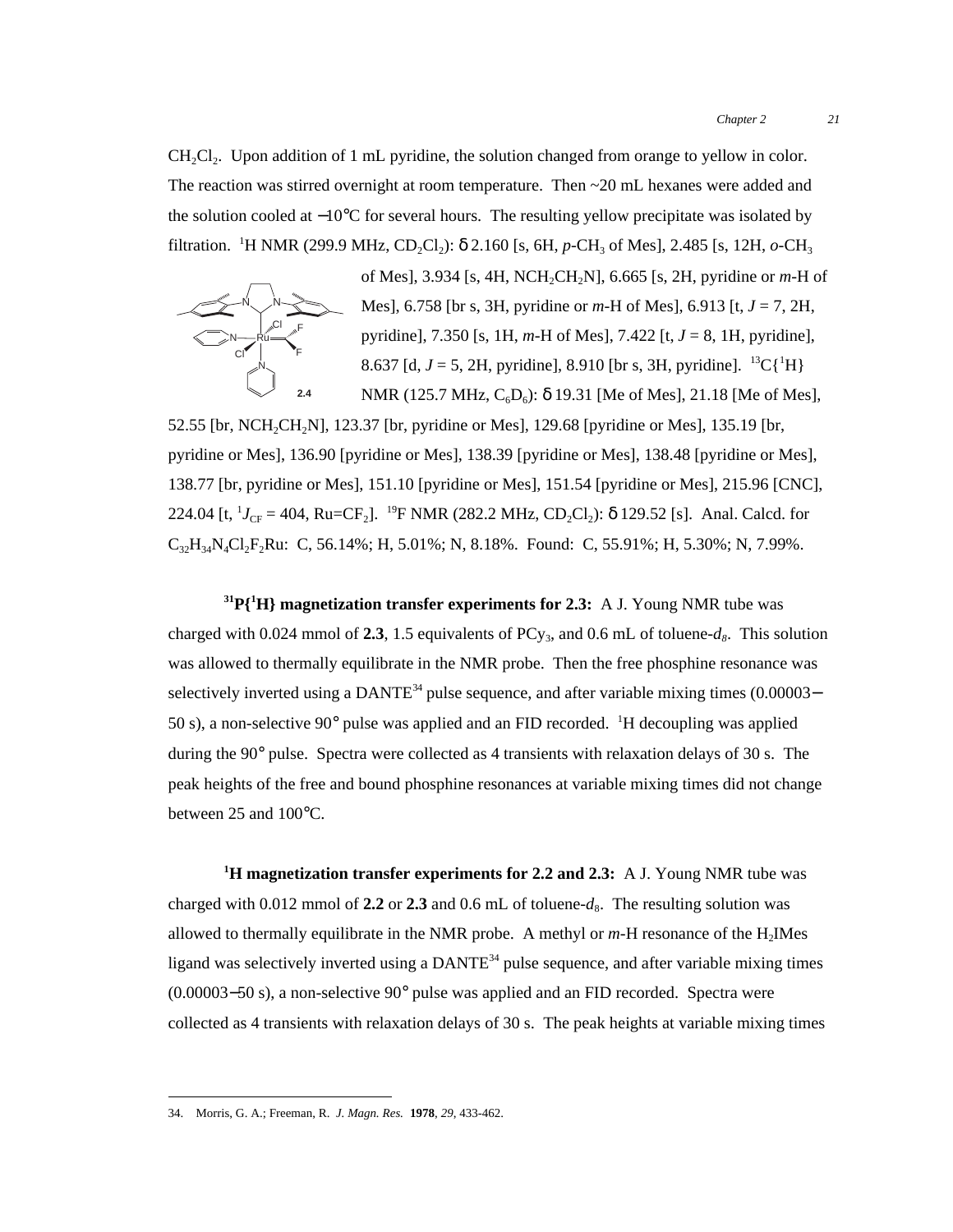were analyzed using the computer program CIFIT<sup>35</sup> to obtain the exchange rate constants  $(k<sub>E</sub>)$  at different temperatures. Activation parameters were calculated from Eyring plots (Figure 2.6).



**Generation and characterization of**  $(H_2Mes)(PCy_3)(Cl)_2Ru=CH(CN)$  **(2.5):** 1.2 equivalents of acrylonitrile were added to a screw-cap NMR tube containing a solution of 15 mg  $(H_2IMes)(PCy_3)(Cl)_2Ru=CHPh (2.1)$  in 0.7 mL of  $C_6D_6$ . The reaction was ~98% complete after 6 hours at room temperature, during which time the solution changed from pink-red to dark brown.



The sole products were the cyano-carbene complex and styrene. <sup>1</sup>H NMR (C<sub>6</sub>D<sub>6</sub>, 499.89 MHz): δ 18.44 (s, Ru=CH<sub>α</sub>), 6.88 (s, *m*-H on Mes), 6.84 (s, *m*-H on Mes), 3.44 (s), 3.29 (s), 2.66 (s, 6H, *o*-CH<sub>3</sub> on Mes), 2.52 (s, 6H,  $o$ -CH<sub>3</sub> on Mes), 2.17 (s, 3H,  $p$ -CH<sub>3</sub> on Mes), 2.12

(s, 3H, *p*-CH<sub>3</sub> on Mes), 1.59 (br s, PCy<sub>3</sub>), 1.11 (m, PCy<sub>3</sub>). <sup>13</sup>C NMR (C<sub>6</sub>D<sub>6</sub>, 125.39 MHz):  $\delta$  238.0 (m, Ru=C<sub>α</sub>), 217.3 (d, <sup>2</sup>J<sub>CP</sub> = 68 Hz, RuCN<sub>2</sub>), 139.6 (s, Mes), 139.4 (s, Mes), 138.3 (s, Mes), 137.8 (s, Mes), 137.7 (s, Mes), 137.6 (s, Mes), 134.3 (s, Mes), 132.2 (s, Mes), 131.1 (s, Mes), 130.6 (s, Mes), 129.1 (s, Mes), 126.9 (s, Mes), 114.0 (s, C $\equiv$ N), 52.6 (s, NCH<sub>2</sub>CH<sub>2</sub>N), 51.4 (s, NCH<sub>2</sub>CH<sub>2</sub>N), 32.2 (d,  $J_{CP} = 16$  Hz, PCy<sub>3</sub>), 29.6 (s, PCy<sub>3</sub>), 28.1 (d,  $J_{CP} = 10$  Hz, PCy<sub>3</sub>), 26.9 (s, PCy<sub>3</sub>), 21.6 (s, *p*-CH<sub>3</sub> on Mes), 21.5 (s, *p*-CH<sub>3</sub> on Mes), 20.3 (s, *o*-CH<sub>3</sub> on Mes), 19.3 (s, *o*-CH<sub>3</sub> on Mes). <sup>31</sup>P{<sup>1</sup>H} NMR ( $C_6D_6$ , 121.39 MHz):  $\delta$  30.5 (s). IR ( $C_6D_6$  thin film): 2196 (w,  $v_{C=N}$ ), 1482 (m,  $v_{CN}$  of  $H<sub>2</sub>$ IMes).

**NMR initiation kinetics for 2.5:** A screw-cap NMR tube fitted with a rubber septum

 <sup>35.</sup> Bain, A. D.; Cramer, J. A. *J. Magn. Res.* **<sup>1996</sup>**, *118A*, 21-27.